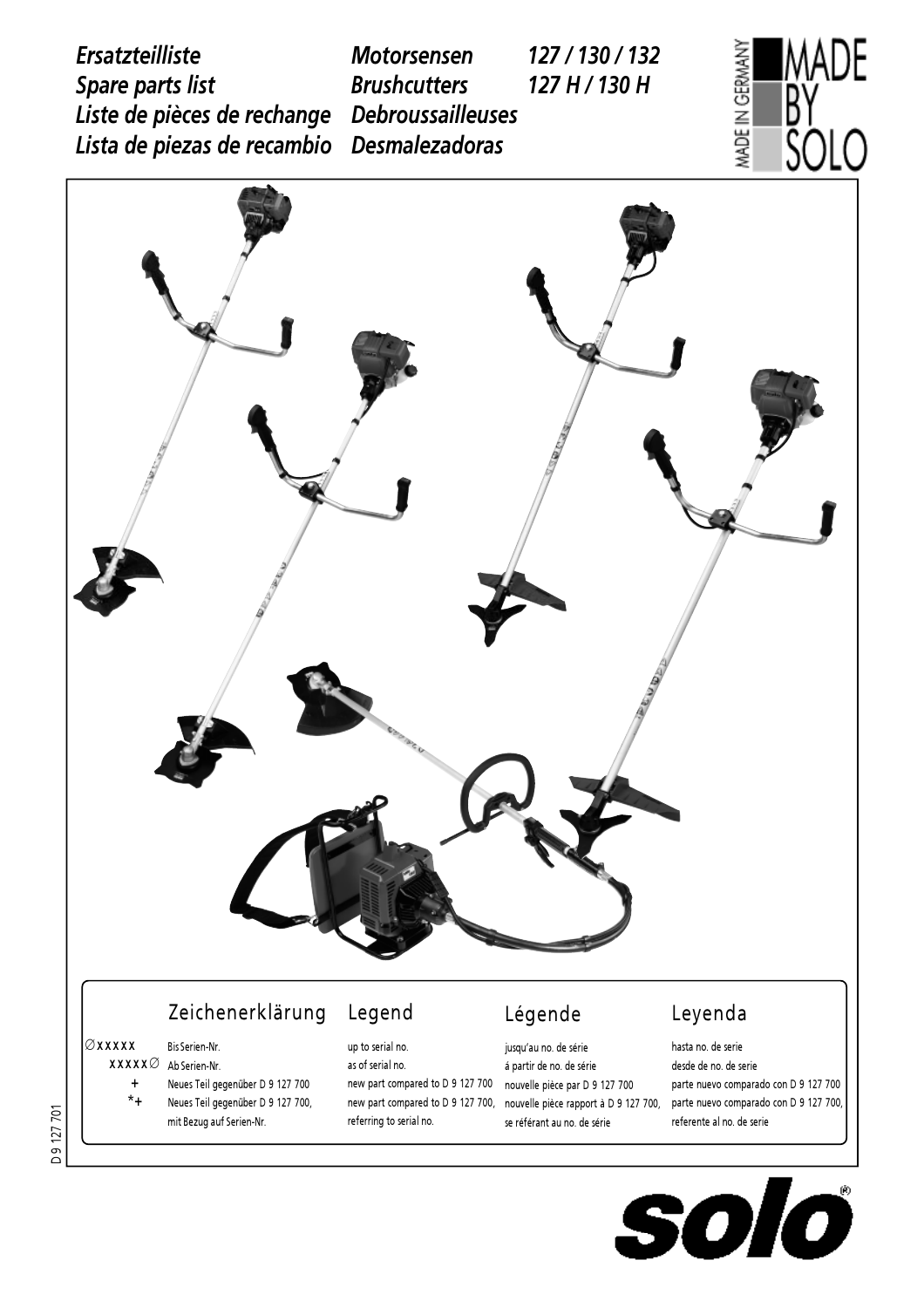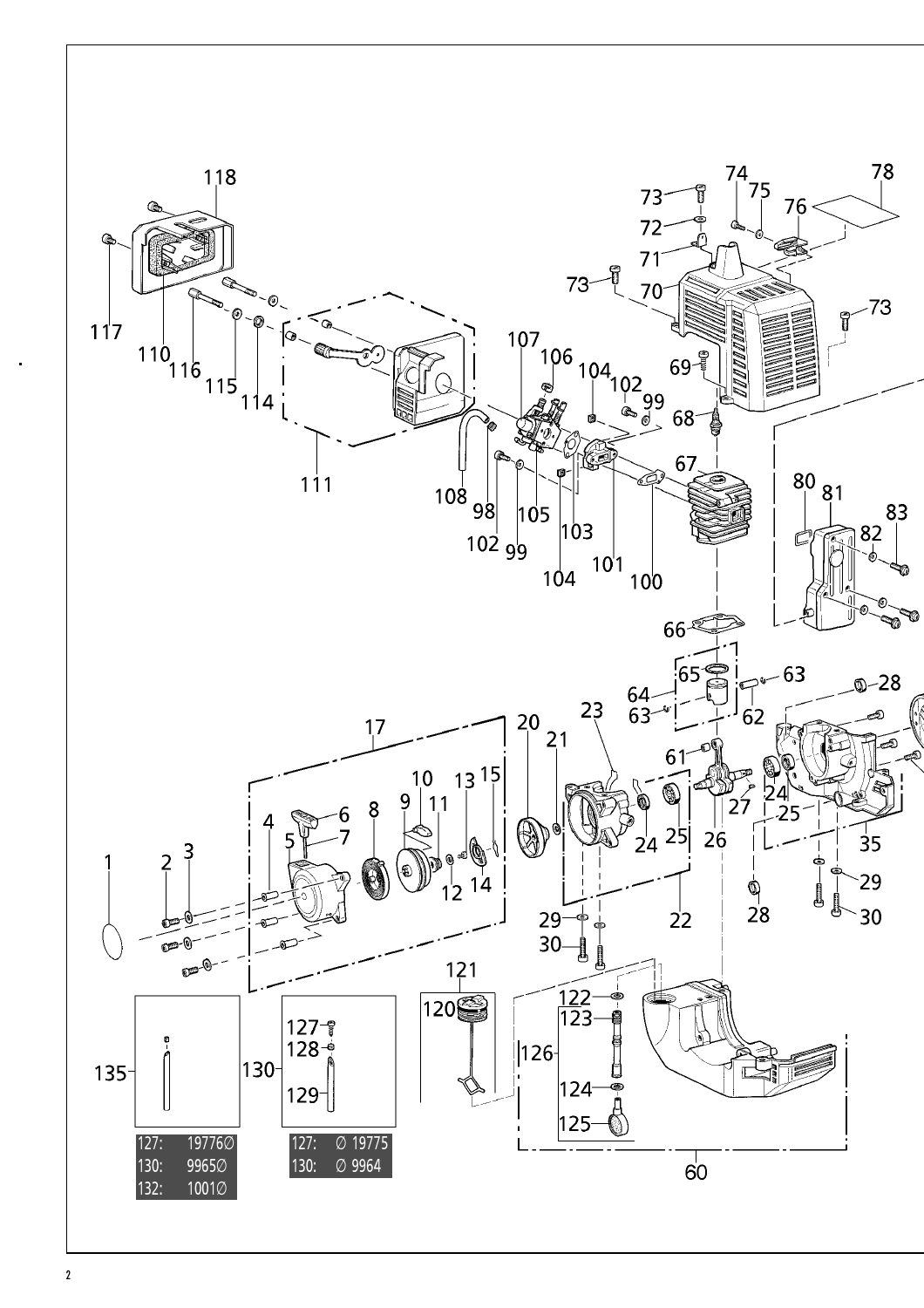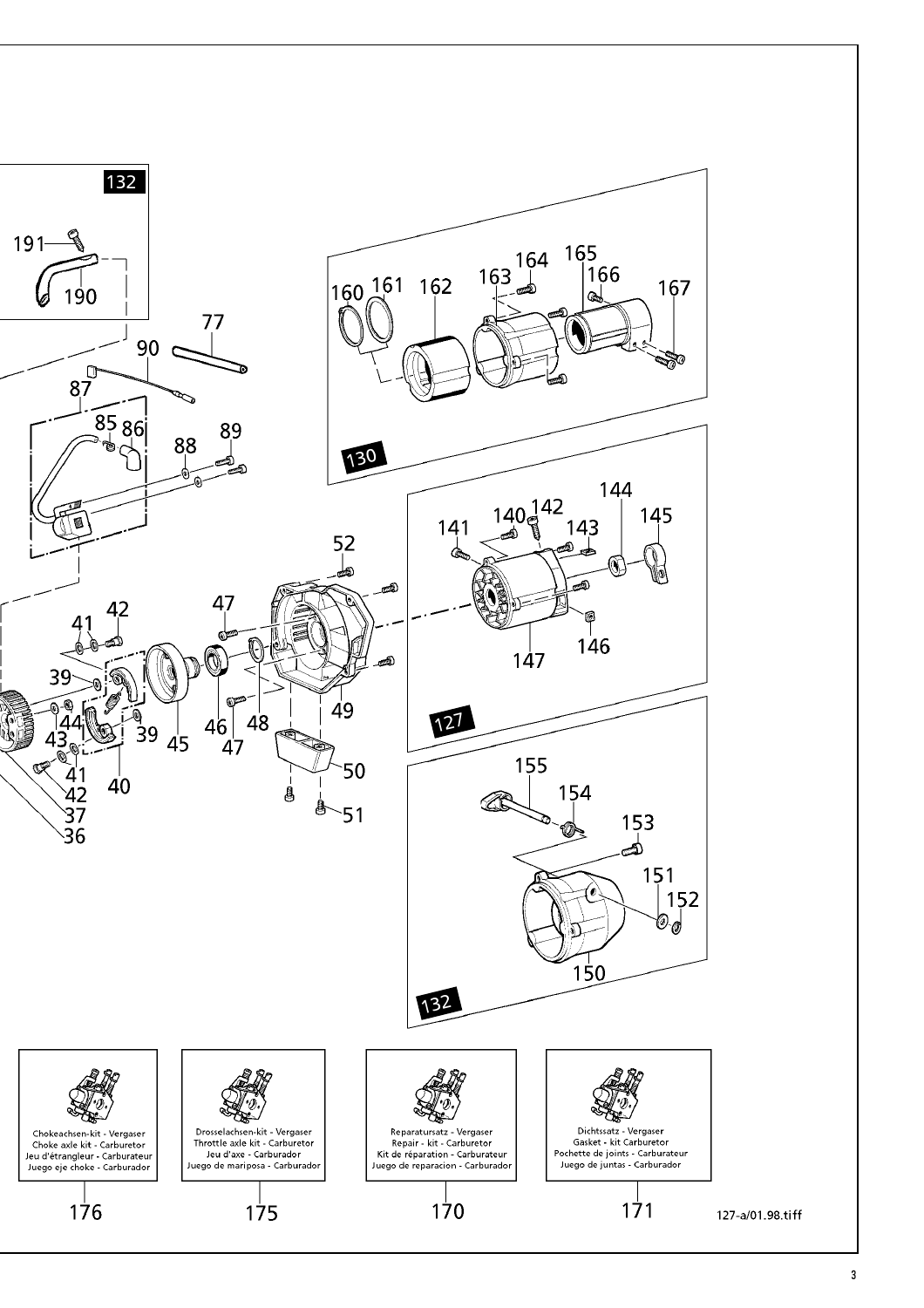|                   | Bild-Nr.   Bestell-Nr.<br>Pos.-No.10rder-No. | Modell<br>Type       | Menge<br>Quantity                       | Motor/                                                       | Engine/                                              | Moteur/                                                      | Motor/                                                     |
|-------------------|----------------------------------------------|----------------------|-----------------------------------------|--------------------------------------------------------------|------------------------------------------------------|--------------------------------------------------------------|------------------------------------------------------------|
|                   | Pos.-No. No. de Cde.                         | Modéle               | Nombres                                 | Gehäuse                                                      | Housing                                              | Carter                                                       | Carter                                                     |
| Pos.-No. Ref.-Nr. |                                              | Modelo               | Cantidad                                |                                                              |                                                      |                                                              |                                                            |
| 1                 | 00 69 890                                    |                      | 1                                       | SKS "SOLO"                                                   | sticker "SOLO"                                       | autocollant "SOLO"                                           | adhesivo "SOLO"                                            |
| 2                 | 00 18 339                                    |                      | 3                                       | Zylinderschraube M5x30                                       | screw                                                | vis                                                          | tornillo                                                   |
| 3<br>4            | 00 72 140<br>00 44 281 +                     |                      | 3<br>3                                  | Tellerfeder 5,2x12x0,5 DIN 2093A                             | disc spring<br>rivet                                 | rondelle plat<br>rivet                                       | arandela<br>remache                                        |
| 5                 | 21 00 574                                    |                      | 1                                       | Niet 7x0,75x9,8 DIN 7340A<br>Startergehäuse                  | starter housing                                      | boîtier starter                                              | caja de arranque                                           |
| 6                 | 20 74 569                                    |                      | 1                                       | Startergriff                                                 | starter grip                                         | poignée de lanceur                                           | empunadura arranque                                        |
| 7                 | 00 63 195                                    |                      | 1                                       | Starterseil 3x1050                                           | starter rope                                         | corde de lanceur                                             | cuerda de arranque                                         |
| 8                 | 26 00 284                                    |                      | 1                                       | Federkassette                                                | spring cassette                                      | cassette de ressort                                          | caja de resorte                                            |
| 9<br>10           | 20 74 978<br>20 74 343                       |                      | 1<br>1                                  | Seilrolle<br>Starterklinke                                   | rope pulley<br>starter pawl                          | poulie<br>cliquet de starter                                 | roldana<br>trinquete                                       |
| 11                | 20 31 995                                    |                      | 1                                       | Distanzstück 16x4, 3x5, 7                                    | spacer                                               | pièce d'ecartement                                           | espaciador                                                 |
| 11                | 20 31 965 *+                                 |                      | 1                                       | Distanzstück 4,3x12,5x5                                      | spacer                                               | pièce d'ecartement                                           | espaciador                                                 |
| 12                | 00 34 126                                    |                      | 1                                       | Federscheibe 4 DIN 137B                                      | spring washer                                        | rondelle élastique                                           | arandela                                                   |
| 12                | $0031611$ *+                                 |                      | 1                                       | Scheibe 4,3x16,1                                             | washer                                               | rondelle                                                     | arandela                                                   |
| 13<br>14          | 00 18 384<br>20 74 977                       |                      | 1<br>1                                  | Linsenschraube 4x16                                          | screw<br>template, red                               | vis<br>coulisse, rouge                                       | tornillo                                                   |
| 15                | 00 73 365                                    |                      | 1                                       | Kulisse, rot<br>Federstecker 1,4                             | spring plug                                          | goupille beta                                                | colisa, roja<br>chaveta                                    |
| 17                | 26 00 304                                    |                      | 1                                       | Starter kompl.                                               | starter, compl.                                      | lanceur compl.                                               | arranque, compl.                                           |
| 20                | 20 12 849                                    |                      | 1                                       | Anwurfrolle                                                  | pulley                                               | poulie lancement                                             | polea                                                      |
| 21                | 00 72 141                                    |                      | 1                                       | Tellerfeder 9,2x18x0,7 DIN 2093B                             | spring washer                                        | rondelle plat                                                | arandela                                                   |
| 22                | 21 00 587                                    |                      | $\mathbf{1}$                            | Kurbelgehäuse 1 (enth.:                                      | crankcase 1 (incl.:                                  | carter moteur 1 (incl.:                                      | carter 1 (incl.:                                           |
| (24)<br>(25)      | 00 54 252<br>00 52 273                       |                      |                                         | Wellendichtring 12x19x5<br>Rollenhülse 12x24,5x8,8)          | oil seal<br>sleeve)                                  | joint spy<br>douille)                                        | anillo de junta<br>casquillo)                              |
| 23                | 20 61 485                                    |                      | 1                                       | Kurbelgehäusedichtung, 0,4 mm dick                           | crankcase gasket                                     | joint carter moteur                                          | junta carter                                               |
| 24                | 00 54 252                                    |                      | $\mathbf{1}$                            | Wellendichtring 12x19x5                                      | oil seal                                             | joint spy                                                    | anillo de junta                                            |
| 25                | 00 52 273                                    |                      | $\mathbf{1}$                            | Rollenhülse 12x24,5x8,8                                      | sleeve                                               | douille                                                      | casquillo                                                  |
| 26                | 22 00 749                                    | 127                  | $\mathbf{1}$                            | Kurbelwelle                                                  | crankshaft                                           | vilebrequin                                                  | cigüenal                                                   |
| 26<br>27          | 22 00 881<br>00 75 100                       | 130, 132             | 1<br>1                                  | Kurbelwelle<br>Scheibenfeder 2x3,7 DIN 6888                  | crankshaft<br>disc spring                            | vilebrequin<br>clavette                                      | cigüenal<br>cuna                                           |
| 28                | 00 94 291                                    |                      | $\sqrt{2}$                              | Gummilager 8x15x9,5                                          | rubber bearing                                       | silent bloc caoutchouc                                       | cojinete de goma                                           |
| 29                | 00 34 201                                    |                      | $\overline{4}$                          | Sicherungsscheibe 5                                          | circlip                                              | rondelle élastique                                           | anillo circlip                                             |
| 30                | 00 18 397                                    |                      | $\overline{4}$                          | Zylinderschraube M5x65                                       | screw                                                | vis                                                          | tornillo                                                   |
| 35                | 21 00 586                                    |                      | $\mathbf{1}$                            | Kurbelgehäuse 2 (enth.:                                      | crankcase 2 (incl.:                                  | carter moteur 2 (incl.:                                      | carter cigüenal 2 (incl.:                                  |
| (24)              | 00 54 252                                    |                      |                                         | Wellendichtring 12x19x5                                      | oil seal                                             | joint spy                                                    | anillo de junta                                            |
| (25)<br>36        | 00 52 273<br>00 18 339                       |                      | 3                                       | Rollenhülse 12x24,5x8,8)<br>Zylinderschraube M5x30           | sleeve)<br>screw                                     | douille)<br>vis                                              | casquillo)<br>tornillo                                     |
| 37                | 24 00 291                                    |                      | $\mathbf{1}$                            | Lüfterrad                                                    | fan wheel                                            | volant magnétique                                            | turbina                                                    |
| 39                | 00 72 102                                    |                      | $\sqrt{2}$                              | Tellerfeder 6,2x18x0,8                                       | washer                                               | rondelle plat                                                | disco                                                      |
| 40                | 35 00 439                                    |                      | $\mathbf{1}$                            | Fliehgewicht, kompl.                                         | clutch weight, compl.                                | poids centrifuge, compl.                                     | peso centrifugo, compl.                                    |
| 41                | 00 72 149 +                                  |                      | 4                                       | Scheibe 8,2x16x0,4 DIN 2093<br>Sechskantschraube M6x21       | disc spring                                          | clavette                                                     | arandela<br>tornillo                                       |
| 42<br>43          | 00 18 393<br>00 72 141                       |                      | $\overline{\mathbf{c}}$<br>$\mathbf{1}$ | Tellerfeder 9,2x18x0,7 DIN 2093B                             | screw<br>spring washer                               | <b>VİS</b><br>rondelle                                       | arandela                                                   |
| 44                | 00 20 145                                    |                      | 1                                       | Sechskantmutter M8 DIN 8673A                                 | nut                                                  | écrou                                                        | tuerca                                                     |
| 45                | 35 00 419                                    | LTS/BTS              | 1                                       | Kupplungsglocke 58,7 mit Nabe M7                             | clutch drum                                          | cloche d'embrayage                                           | campana embraque                                           |
| 45                | 35 00 422                                    | L/B                  | 1                                       | Kupplungsglocke 56 mit Nabe                                  | clutch drum                                          | cloche d'embrayage                                           | campana embrague                                           |
| 45                | 35 00 432                                    | 132                  | 1                                       | (Innenverzahnung)<br>Kupplungsglocke                         | clutch drum                                          | cloche d'embrayage                                           |                                                            |
| 46                | 00 50 198                                    |                      | 1                                       | Kugellager 15x35x11                                          | ball bearing                                         | roulement á billes                                           | campana embrague<br>cojinete de bolas                      |
| 47                | 00 18 335                                    |                      | $\sqrt{2}$                              | Zylinderschraube M5x12                                       | screw                                                | vis                                                          | tornillo                                                   |
| 48                | 00 55 136                                    |                      | 1                                       | Sicherungsring 15x1 DIN 471                                  | circlip                                              | circlip                                                      | anillo seguridad                                           |
| 49                | 20 11 774                                    |                      | $\mathbf{1}$                            | Lüftergehäuse                                                | fan housing                                          | carter guidage d'air                                         | carter ventilador                                          |
| 50<br>51          | 20 73 602<br>00 18 347                       | 127, 130<br>127, 130 | 1<br>$\overline{2}$                     | Stützleiste<br>Zylinderschraube M5x20                        | support strip                                        | nervure renforcement<br>vis                                  | soporte<br>tornillo                                        |
| 52                | 00 18 337 +                                  |                      | 3                                       | Zylinderschraube M5x20                                       | screw<br>screw                                       | vis                                                          | tornillo                                                   |
| 60                | 27 00 356                                    |                      | 1                                       | <b>Benzintank</b>                                            | fuel tank                                            | réservoir d'essence                                          | deposito de gasolina                                       |
| 61                | 00 52 226                                    |                      | 1                                       | Nadelkäfig 9x13x12,5                                         | needle bearing                                       | roulement aiguilles                                          | casquillo de cojinete                                      |
| 62                | 20 31 902                                    |                      | $\mathbf{1}$                            | Kolbenbolzen 9/6x26                                          | piston pin                                           | axe de piston                                                | perno de embolo                                            |
| 63                | 00 55 207                                    |                      | $\sqrt{2}$                              | Sicherungsring 9x0,8                                         | piston pin circlip                                   | circlip axe de piston                                        | anillo                                                     |
| 64<br>64          | 22 00 999<br>22 00 851                       | 127<br>130, 132      | 1<br>1                                  | Kolben, 35 mm mit Kolbenring<br>Kolben, 37 mm mit Kolbenring | piston incl. piston ring<br>piston incl. piston ring | piston, avec segm. de piston<br>piston, avec segm. de piston | piston con anillo de piston<br>piston con anillo de piston |
| 65                | 20 48 346                                    | 127                  | 1                                       | Kolbenring 35x1,5                                            | piston ring                                          | segment de piston                                            | anillo de piston                                           |
| 65                | 20 48 366                                    | 130, 132             | 1                                       | Kolbenring 37x1,5                                            | piston ring                                          | segment de piston                                            | anillo de piston                                           |
| 66                | 20 61 486                                    |                      | 1                                       | Zylinderfußdichtung 0,8                                      | cylinder gasket                                      | joint cylindre                                               | junta cilindro                                             |
| 67                | 20 11 723                                    | 127<br>130, 132      | 1                                       | Zylinder, 35 mm                                              | cylinder<br>cylinder                                 | cylindre                                                     | cilindro<br>cilindro                                       |
| 67<br>68          | 20 11 740<br>23 00 730                       |                      | 1<br>1                                  | Zylinder, 37 mm<br>Zündkerze WSR6F 200                       | spark plug WSR6F 200                                 | cylindre<br>bougie WSR6F 200                                 | bujia WSR6F 200                                            |
| 69                | 00 18 274                                    |                      | 1                                       | Linsenschraube 5x16                                          | screw                                                | vis                                                          | tornillo                                                   |
| 70                | 20 73 656                                    |                      | 1                                       | Haube, rot                                                   | cover, red                                           | couvercle, rouge                                             | cubierta, rojo                                             |
| 71                | 00 84 680                                    |                      | 1                                       | Flachstecker 6,3x0,8                                         | sleeve                                               | douille                                                      | clavija                                                    |
| 72<br>73          | 00 30 108<br>00 18 336                       |                      | $\mathbf{1}$<br>3                       | Scheibe 5,3 DIN 125B                                         | washer                                               | rondelle<br>vis                                              | arandela<br>tornillo                                       |
| 74                | 00 18 274                                    |                      | 1                                       | Zylinderschraube M5x16<br>Linsenschraube 5x16                | screw<br>screw                                       | vis                                                          | tornillo                                                   |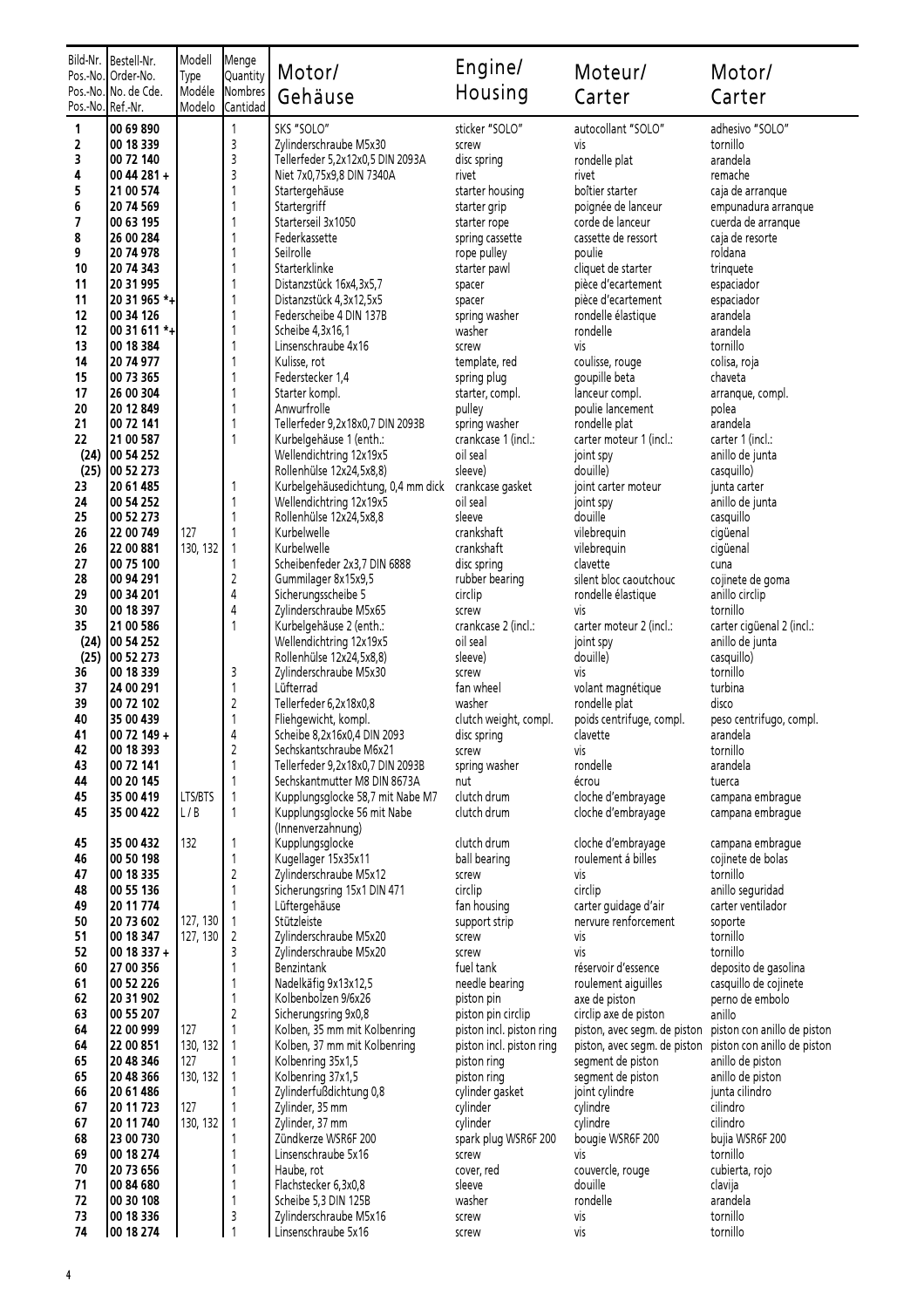| Bild-Nr.<br>Pos.-No. | Bestell-Nr.<br>Order-No.   | Modell<br>Type | Menge<br>Quantity          | Motor/                                                                | Engine/                                  | Moteur/                                                                                            | Motor/                                     |
|----------------------|----------------------------|----------------|----------------------------|-----------------------------------------------------------------------|------------------------------------------|----------------------------------------------------------------------------------------------------|--------------------------------------------|
| Pos.-No.<br>Pos.-No. | No. de Cde.<br>Ref.-Nr.    | Modelo         | Modéle Nombres<br>Cantidad | Gehäuse                                                               | Housing                                  | Carter                                                                                             | Carter                                     |
| 75                   | 00 72 140                  |                | 1                          | Tellerfeder 5,2x12x0,5 DIN 2093A                                      | disc spring                              | rondelle plat                                                                                      | arandela                                   |
| 76                   | 60 74 974                  |                | 1                          | Widerlager                                                            | counter bearing                          | butée                                                                                              | cojinete de tope                           |
| 77                   | 00 64 292 +                |                | 1                          | Schlauch 6x1                                                          | hose                                     | tuyau                                                                                              | tubo                                       |
| 78<br>78             | 00 69 915 +<br>00 69 917 + | 127<br>130     | 1<br>1                     | Selbstklebeschild "SOLO 127"<br>Selbstklebeschild "SOLO 130"          | sticker "SOLO 127"<br>sticker "SOLO 130" | autocollant "SOLO 127"<br>autocollant "SOLO 130"                                                   | adhesivo "SOLO 127"<br>adhesivo "SOLO 130" |
| 78                   | 00 69 718 +                | 132            | 1                          | Selbstklebeschild "SOLO 132"                                          | sticker "SOLO 132"                       | autocollant "SOLO 132"                                                                             | adhesivo "SOLO 132"                        |
| 80                   | 20 61 452                  |                | 1                          | Dichtung, Auspuff, 1,0                                                | muffler gasket                           | joint d'admission                                                                                  | junta de escape                            |
| 81                   | 25 00 697                  |                | 1                          | Auspuff                                                               | muffler                                  | échappement                                                                                        | escape                                     |
| 82                   | 00 72 144                  |                | 3                          | Spannscheibe 5 DIN 6796A                                              | washer                                   | rondelle de tension                                                                                | disco                                      |
| 83<br>85             | 00 18 340                  |                | 3<br>1                     | Zylinderschraube M5x40<br>Kontaktfeder                                | screw                                    | vis                                                                                                | tornillo                                   |
| 86                   | 00 73 385<br>00 84 600     |                | 1                          | Kerzenstecker                                                         | contact spring<br>spark plug cap         | ressort contact bougie<br>capuchon de bougie                                                       | muelle<br>capuchon de bujia                |
| 87                   | 23 00 738                  |                | 1                          | Zündmodul PHELON, kompl.                                              | ignition module, compl.                  | bobine d'allumage, compl.                                                                          | bobina de encendido, compl.                |
| 88                   | 00 72 148                  |                | $\overline{c}$             | Spannscheibe 4 DIN 6796A                                              | washer                                   | rondelle de tension                                                                                | disco                                      |
| 89                   | 00 18 327                  |                | $\overline{c}$             | Zylinderschraube M4x20                                                | screw                                    | vis                                                                                                | tornillo                                   |
| 90                   | 00 84 679                  |                | 1                          | Kurzschlußkabel                                                       | short-circuit cable                      | câble court-circuit                                                                                | cable cortocircuito                        |
| 98<br>99             | 00 73 351 +<br>00 72 144 + |                | 1<br>$\overline{c}$        | Schlauchöse<br>Sicherungsschreibe 5 DIN 6796                          | grommet<br>washer                        | oeillet<br>rondelle                                                                                | manguito de cable<br>arandela              |
| 100                  | 20 61 453                  |                | 1                          | Dichtung, Vergaserstutzen, 1,0                                        | manifold gasket                          | joint d'admission                                                                                  | empaque                                    |
| 101                  | 20 74 958                  |                | 1                          | Ansaugstutzen                                                         | suction manifold                         | pipe d'aspiration                                                                                  | munon                                      |
| 102                  | 00 18 337 +                |                | $\overline{c}$             | Zylinderschraube M5x20                                                | screw                                    | vis                                                                                                | tornillo                                   |
| 103                  | 20 61 488                  |                | 1                          | Dichtung, Vergaser                                                    | carburetor gasket                        | joint carburateur                                                                                  | junta carburador                           |
| 104<br>105           | 00 21 235<br>23 00 739     |                | 2<br>1                     | Vierkantmutter M5<br>Vergaser WT 365 A                                | nut<br>carburetor WT 365                 | écrou<br>carburateur WT 365                                                                        | tuerca<br>carburador WT 365                |
| 106                  | 20 74 905                  |                | 1                          | Haltering                                                             | retaining ring                           | bague de support                                                                                   | anillo soporte                             |
| 107                  | 05 10 921                  |                | 1                          | Primerkappe                                                           | primer cap                               | capuchon primer                                                                                    | caperuza                                   |
| 108                  | 00 64 300                  |                | 1                          | Schlauch 3x1,5                                                        | tube                                     | tuyau                                                                                              | tubo                                       |
| 110                  | 20 48 363                  |                | 1                          | Luftfilter                                                            | air filter                               | filtre à air                                                                                       | filtro de aire                             |
| 111<br>114           | 25 00 707<br>00 61 360     |                | 1<br>1                     | Filtergehäuse, rot, kompl.                                            | washer                                   | filter housing, red, compl. boîtier filtre, rouge, compl. caja de filtro, rojo, compl.<br>rondelle | arandela                                   |
| 115                  | 00 72 140                  |                | $\overline{\mathbf{c}}$    | Scheibe 6,8x10x1,2<br>Tellerfeder 5,2x12x0,5 DIN 2093A                | disc spring                              | rondelle plat                                                                                      | arandela                                   |
| 116                  | 00 15 290                  |                | $\overline{2}$             | Stiftschraube M5x47,5                                                 | screw                                    | vis                                                                                                | tornillo                                   |
|                      |                            |                |                            | und Sechskantmutter                                                   | with nut                                 | avec écrou                                                                                         | y tuerca                                   |
| 117                  | 00 18 333                  |                | 2                          | Zylinderschraube M5x6                                                 | screw                                    | vis                                                                                                | tornillo                                   |
| 118<br>120           | 20 74 911<br>00 62 280     |                | 1<br>1                     | Filterhaube, rot<br>O-Ring 30x3                                       | filter cover, red                        | couvercle filtre, rouge                                                                            | cubierta, rojo<br>anillo                   |
| 121                  | 27 00 344                  |                | 1                          | Tankverschluß (enth.:                                                 | o-ring<br>tank cap (incl.:               | joint torique<br>bouchon réservoir                                                                 | tapa de deposito (incl.:                   |
|                      | (120) 00 62 280            |                | 1                          | O-Ring 30x3)                                                          | o-ring)                                  | d'essence (incl.:<br>joint torique)                                                                | anillo)                                    |
| 122                  | 00 73 351                  |                | 1                          | Schlauchöse 6,7x0,9x2                                                 | eyelet                                   | oeillet                                                                                            | ojete                                      |
| 123                  | 60 63 325                  |                | 1                          | Kraftstoffschlauch 3x98                                               | fuel hose                                | tuyau d'essence                                                                                    | tubo de gasolina                           |
| 124                  | 00 73 374                  |                | 1                          | Schlauchöse 8x0,7x1,25                                                | eyelet                                   | oeillet                                                                                            | ojete                                      |
| 125                  | 27 00 285                  |                | 1                          | Benzinsucher, kompl.                                                  | fuel pick-up, compl.                     | crépine d'essence, compl.                                                                          | filtro, compl.                             |
| 126<br>127           | 27 00 347<br>00 13 214     |                | 1<br>1                     | Kraftstoffilter, kompl.<br>Linsenblechschraube 3,5x19 DIN 7981C screw | fuel filter, compl.                      | filtre d'essence, compl.<br>vis                                                                    | filtro de gasolina, compl.<br>tornillo     |
| 128                  | 30 48 280                  |                | 1                          | Sinterfilter                                                          | sinter filter                            | filtre du carter                                                                                   | filtro                                     |
| 129                  | 00 64 420                  |                | 1                          | Schlauch 3x1,5x95                                                     | tube                                     | tuyau                                                                                              | tubo                                       |
| 130                  | 25 00 704                  |                | 1                          | Entlüftungsschlauch 3x1,5x95, kompl.                                  | tube, compl.                             | tuyau, compl.                                                                                      | tubo, compl.                               |
| 135<br>140           | 27 00 383 **+<br>00 18 338 | 127            | 1<br>3                     | Entlüftungsschlauch mit Ventil<br>Zylinderschraube M3x16              | hose with valve                          | tube et valve                                                                                      | tubo y valvula<br>tornillo                 |
| 141                  | 00 18 337                  | 127            | 1                          | Zylinderschraube M5x20                                                | screw<br>screw                           | vis<br>vis                                                                                         | tornillo                                   |
| 142                  | 00 18 405                  | 127            | 1                          | Zylinderschraube M5x14,5                                              | screw                                    | vis                                                                                                | tornillo                                   |
| 143                  | 00 21 241                  | 127            | 1                          | Vierkantmutter M5                                                     | nut                                      | écrou                                                                                              | tuerca                                     |
| 144                  | 20 74 952                  | 127            | 1                          | Distanzring 17x24x10                                                  | ring                                     | bague                                                                                              | anillo                                     |
| 145<br>146           | 00 66 457<br>00 21 241     | 127<br>127     | 1<br>1                     | Schelle 24x14<br>Vierkantmutter M5                                    | clamp<br>nut                             | collier<br>écrou                                                                                   | abrazadera<br>tuerca                       |
| 147                  | 20 74 972                  | 127            | 1                          | Klemmstück                                                            | clamp                                    | pièce de serrage                                                                                   | abrazadera                                 |
| 150                  | 20 73 562                  | 132            | 1                          | Flanschgehäuse                                                        | flange housing                           | boîtier pour bride                                                                                 | caja de brida                              |
| 151                  | 00 30 100                  | 132            | 1                          | Scheibe 4 DIN 125                                                     | washer                                   | rondelle                                                                                           | arandela                                   |
| 152                  | 00 55 101                  | 132            | 1<br>1                     | Sicherungsscheibe 4 DIN 6799                                          | safety washer                            | rondelle                                                                                           | seguro                                     |
| 153<br>154           | 00 18 336<br>00 73 400     | 132<br>132     | 1                          | Zylinderschraube M5x16<br>Drehfeder 0,8x11,3                          | screw<br>torsion spring                  | vis<br>ressort de torsion                                                                          | tornillo<br>resorte de torsion             |
| 155                  | 68 00 272                  | 132            | 1                          | Blockierhebel                                                         | locking lever                            | levier blocage                                                                                     | palanca de bloquear                        |
| 160                  | 00 55 275                  | 130            | 1                          | Sicherungsring 36x1,5 DIN 471                                         | circlip                                  | circlip                                                                                            | anillo de seguridad                        |
| 161                  | 00 31 570                  | 130            | $\overline{c}$             | Scheibe 37x47,5x1,5                                                   | washer                                   | rondelle                                                                                           | arandela                                   |
| 162<br>163           | 00 94 290<br>20 11 741     | 130<br>130     | 1<br>1                     | Gummilager 36x60x52,5                                                 | rubber bearing                           | silent bloc caoutch.<br>carter bride                                                               | elemento de goma<br>carter de brida        |
| 164                  | 00 18 336                  | 130            | 3                          | Flanschgehäuse<br>Zylinderschraube M5x16                              | flange housing<br>screw                  | vis                                                                                                | tornillo                                   |
| 165                  | 20 11 742                  | 130            | 1                          | Klemmstück                                                            | clamp                                    | serrage                                                                                            | abrazadera                                 |
| 166                  | 00 18 376                  | 130            | 1                          | Zylinderschraube 4x30                                                 | screw                                    | vis                                                                                                | tornillo                                   |
| 167                  | 00 18 337                  | 130            | $\overline{c}$             | Zylinderschraube M5x20                                                | screw                                    | vis                                                                                                | tornillo                                   |
| 170                  | 05 10 919                  |                | 1                          | Reparatursatz -<br>Vergaser WT 365 A                                  | repair set -<br>carburetor               | jeu de réparation -<br>carburateur                                                                 | juego reparacion -<br>carburador           |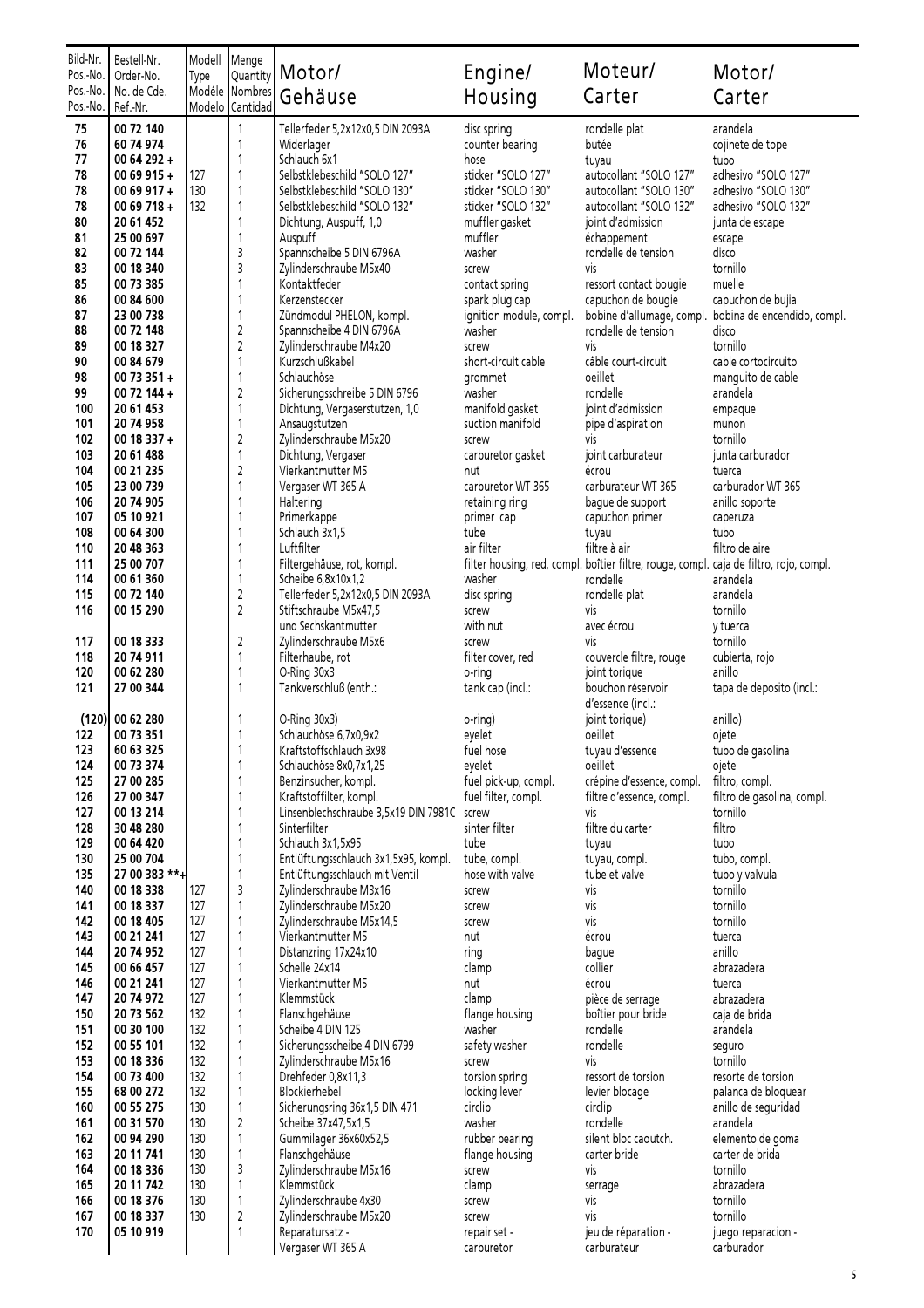|                                 | Bild-Nr.   Bestell-Nr.<br>Pos.-No. Order-No.<br>Pos.-No. No. de Cde.<br>Pos.-No. Ref.-Nr. | Modell<br>Type<br>Modéle<br>Modelo | Menge<br>Quantity<br>Cantidad                | Motor/<br>Nombres Gehäuse                                                                                                                                                                                                                                                                             | Engine/<br>Housing | Moteur/<br>Carter                                                       | Motor/<br>Carter                                                                                                                            |
|---------------------------------|-------------------------------------------------------------------------------------------|------------------------------------|----------------------------------------------|-------------------------------------------------------------------------------------------------------------------------------------------------------------------------------------------------------------------------------------------------------------------------------------------------------|--------------------|-------------------------------------------------------------------------|---------------------------------------------------------------------------------------------------------------------------------------------|
| 171<br>175<br>176<br>190<br>191 | 105 10 918<br>  05 10 966<br>105 10 967<br>125 00 742<br>  00 15 297   132                | 132<br>$*+$ :<br>$***+$            | 127:<br>130:<br>132:<br>127:<br>130:<br>132: | Dichtungsatz - Vergaser WT 365 A gasket set - carburetor<br>Drosselachsen-kit-Vergaser WT 365 A throttle axle kit - carburetor<br>Chokeachsen-kit-Vergaser WT 365 A choke axle kit - carburetor<br>Austrittsrohr 12x0,8<br>Stift M5x6 DIN 553<br>203760<br>99650<br>1001Ø<br>19776Ø<br>9965Ø<br>1001Ø | tube<br>pin        | jeu de joints-carburateur<br>jeu d'axe - carburateur<br>tuyau<br>goujon | juego juntas - carburador<br>juego de mariposa - carburador<br>jeu d'étrangleur - carburateur juego eje choke - carburador<br>tubo<br>perno |

|                                  | 127 H / 130 H                                                |                                    |                                          |                                | 12TH<br>5<br>130H<br>4<br>10  | <u>ො යො</u><br>6<br>1<br>5       | -8<br>$\text{e}^{\text{e}^{\text{e}}\text{e}^{\text{e}^{\text{e}}\text{e}^{\text{e}}\text{e}^{\text{e}}\text{e}^{\text{e}}\text{e}^{\text{e}}\text{e}^{\text{e}}\text{e}^{\text{e}}\text{e}^{\text{e}}\text{e}^{\text{e}}\text{e}^{\text{e}}\text{e}^{\text{e}}\text{e}^{\text{e}}\text{e}^{\text{e}}\text{e}^{\text{e}}\text{e}^{\text{e}}\text{e}^{\text{e}}\text{e}^{\text{e}}\text{e}^{\text{e$<br>ہے کے<br>8<br>127H-g/01.98.tiff |
|----------------------------------|--------------------------------------------------------------|------------------------------------|------------------------------------------|--------------------------------|-------------------------------|----------------------------------|----------------------------------------------------------------------------------------------------------------------------------------------------------------------------------------------------------------------------------------------------------------------------------------------------------------------------------------------------------------------------------------------------------------------------------------|
| Bild-Nr.<br>Pos.-No.<br>Pos.-No. | Bestell-Nr.<br>Pos.-Nol Order-No.<br>No. de Cde.<br>Ref.-Nr. | Modell<br>Type<br>Modéle<br>Modelo | Menge<br>Quantity<br>Nombres<br>Cantidad | Motor<br>"HONDA"               | Engine<br>"HONDA"             | Moteur<br>"HONDA"                | Motor<br>"HONDA"                                                                                                                                                                                                                                                                                                                                                                                                                       |
| 1<br>1                           | 20 00 127<br>20 00 130                                       | 127 H<br>130 H                     | 1                                        | Motor "HONDA"<br>Motor "HONDA" | engine "HONDA"                | moteur "HONDA"<br>moteur "HONDA" | motor "HONDA"<br>motor "HONDA"                                                                                                                                                                                                                                                                                                                                                                                                         |
| 3                                | 35 00 422                                                    | 127 H                              |                                          | Kupplungsglocke Ø 56 mit Nabe  | engine "HONDA"<br>clutch drum | cloche d'embrayage               | campana de embrague                                                                                                                                                                                                                                                                                                                                                                                                                    |
| 4                                | 00 50 198                                                    |                                    |                                          | Kugellager 15x35x11 DIN 6202   | ball bearing                  | roulement à billes               | cojinete de bolas                                                                                                                                                                                                                                                                                                                                                                                                                      |
| 5                                | 00 55 106                                                    |                                    |                                          | Zackenring                     | toothed ring                  | rondelle                         | arandela                                                                                                                                                                                                                                                                                                                                                                                                                               |
| 6                                | 20 11 809                                                    | 127 H                              |                                          | Flanschgehäuse                 | flange housing                | boîtier pour bride               | carter brida                                                                                                                                                                                                                                                                                                                                                                                                                           |
| $\overline{\phantom{a}}$         | 00 55 136                                                    |                                    |                                          | Sicherungsring 15x1 DIN 471    | circlip                       | circlip                          | anillo                                                                                                                                                                                                                                                                                                                                                                                                                                 |
| 8                                | 00 18 349                                                    |                                    |                                          | Zylinderschraube M6x30         | screw                         | vis                              | tornillo                                                                                                                                                                                                                                                                                                                                                                                                                               |
| 10<br>11                         | 35 00 435                                                    | 130 H                              |                                          | Kupplungsglocke Ø 78 mit Nabe  | clutch drum                   | cloche d'embrayage               | campana de embrague<br>carter brida                                                                                                                                                                                                                                                                                                                                                                                                    |
|                                  | 20 11 810                                                    | 130 H                              |                                          | Flanschgehäuse                 | flange housing                | boîtier pour bride               |                                                                                                                                                                                                                                                                                                                                                                                                                                        |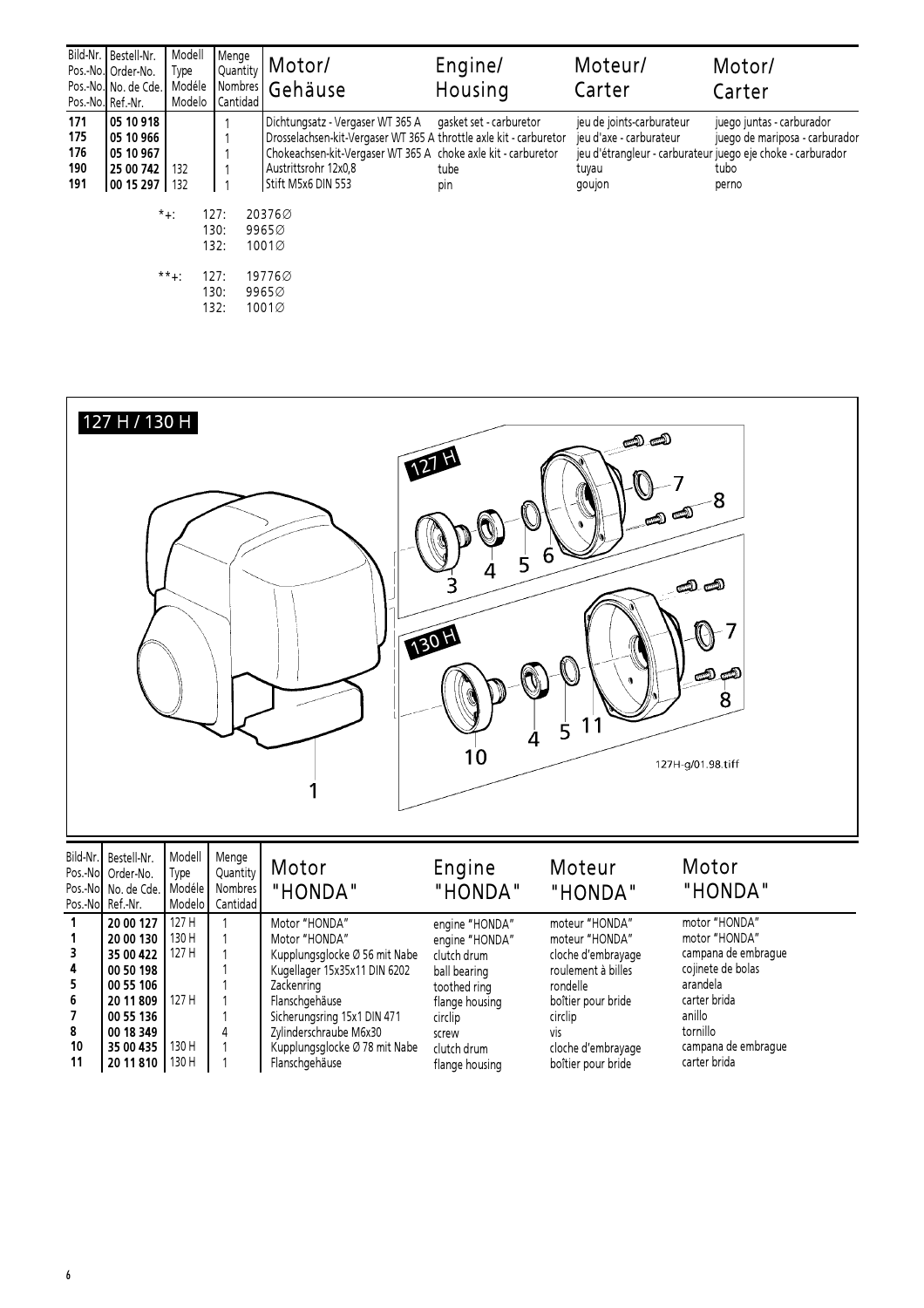

|    | Bild-Nr. Bestell-Nr.<br>Pos.-No. Order-No.<br>Pos.-No. No. de Cde.<br>Pos.-No.Ref.-Nr. | Modell<br>Type<br>Modéle<br>Modelo | Menge<br>Quantity<br>Cantidad | Griff/<br>Nombres Gasbetätigung      | Handle/<br>Throttle control | Guidon/<br>Levier régulateur | Empunadura/<br>Acelerador de gas |
|----|----------------------------------------------------------------------------------------|------------------------------------|-------------------------------|--------------------------------------|-----------------------------|------------------------------|----------------------------------|
|    | 68 00 306                                                                              |                                    |                               | Gasgriff                             | throttle lever              | levier de gaz                | palanca gas                      |
| 2  | 00 10 182                                                                              |                                    |                               | Zylinderschraube M5x20 DIN 84A screw |                             | vis                          | tornillo                         |
| 3  | 60 63 331                                                                              |                                    |                               | Griff 24x125                         | grip                        | étrier                       | empunadura                       |
| 4  | 28 00 345                                                                              | 127, 127 H, 130, 130 H             |                               | Bowdenzug, Gas                       | bowden cable, gas           | câble de bowden, gaz         | cable de bowden                  |
| 4  | 128 00 564                                                                             | 132                                |                               | Bowdenzug, Gas                       | bowden cable, gas           | câble de bowden, gaz         | cable de bowden                  |
| 5  | l00 64 415 R +l                                                                        |                                    |                               | Schlauch 8,5                         | tube                        | tuyau                        | tubo                             |
| 6  | 00 84 692                                                                              | 127, 127 H, 130, 130 H             |                               | Massekabel                           | ground cable                | câble de masse               | cable de masa                    |
| 6  | 100 84 730                                                                             | 132                                |                               | Kabel                                | cable                       | câble                        | cable                            |
| 7  | 100 84 693                                                                             | 127, 127 H, 130, 130 H             |                               | Kurzschlußkabel                      | short-circuit cable         | câble court-circuit          | cable cortocircuito              |
| 7  | 00 84 730                                                                              | 132                                |                               | Kabel                                | cable                       | câble                        | cable                            |
| 8  | 100 20 160                                                                             |                                    |                               | Vierkantmutter M5                    | nut                         | écrou                        | tuerca                           |
| 10 | 63 00 301                                                                              |                                    |                               | Gurtbefestigung                      | harness hook                | support ceinture             | soporte cinturon                 |
| 12 | 00 18 389                                                                              |                                    | $\overline{c}$                | Zylinderschraube M5x45               | screw                       | vis                          | tornillo                         |
| 13 | 100 21 241                                                                             |                                    |                               | Vierkantmutter M5                    | nut                         | écrou                        | tuerca                           |
| 14 | 60 73 584                                                                              |                                    |                               | Griffholm                            | loop handle bar             | quidon-loop                  | larguero                         |
| 15 | 160 35 975                                                                             |                                    |                               | Anschlag                             | stop plate                  | butée                        | tope                             |
| 16 | 100 28 110                                                                             |                                    | $\overline{2}$                | Sechskantmutter M5 DIN 980           | nut                         | écrou                        | tuerca                           |
| 17 | 60 43 438                                                                              |                                    | $\overline{c}$                | Schelle 24                           | clamp                       | collier                      | abrazadera                       |
| 18 | 00 18 338                                                                              |                                    | 2                             | Zylinderschraube M5x25               | screw                       | vis                          | tornillo                         |
| 19 | 20 74 945                                                                              |                                    |                               | Verschlußstopfen 12x20               | plug                        | bouchon                      | tapon                            |
| 20 | 68 00 328                                                                              |                                    |                               | Kurzschlußschalter, Gasgriff         | switch                      | interrupteur                 | interruptor                      |
| 25 | 128 00 569                                                                             | 127 H / 130 H                      |                               | Bowdenzug, Gas                       | bowden cable, gas           | câble de bowden, gaz         | cable de bowden                  |
| 26 | 00 84 693                                                                              | 127 H / 130 H                      |                               | Kurzschlußkabel                      | short-circuit cable         | câble court-circuit          | cable cortocircuito              |
| 27 | 00 84 692                                                                              | 127 H / 130 H                      |                               | Massekabel                           | ground cable                | câble de masse               | cable de masa                    |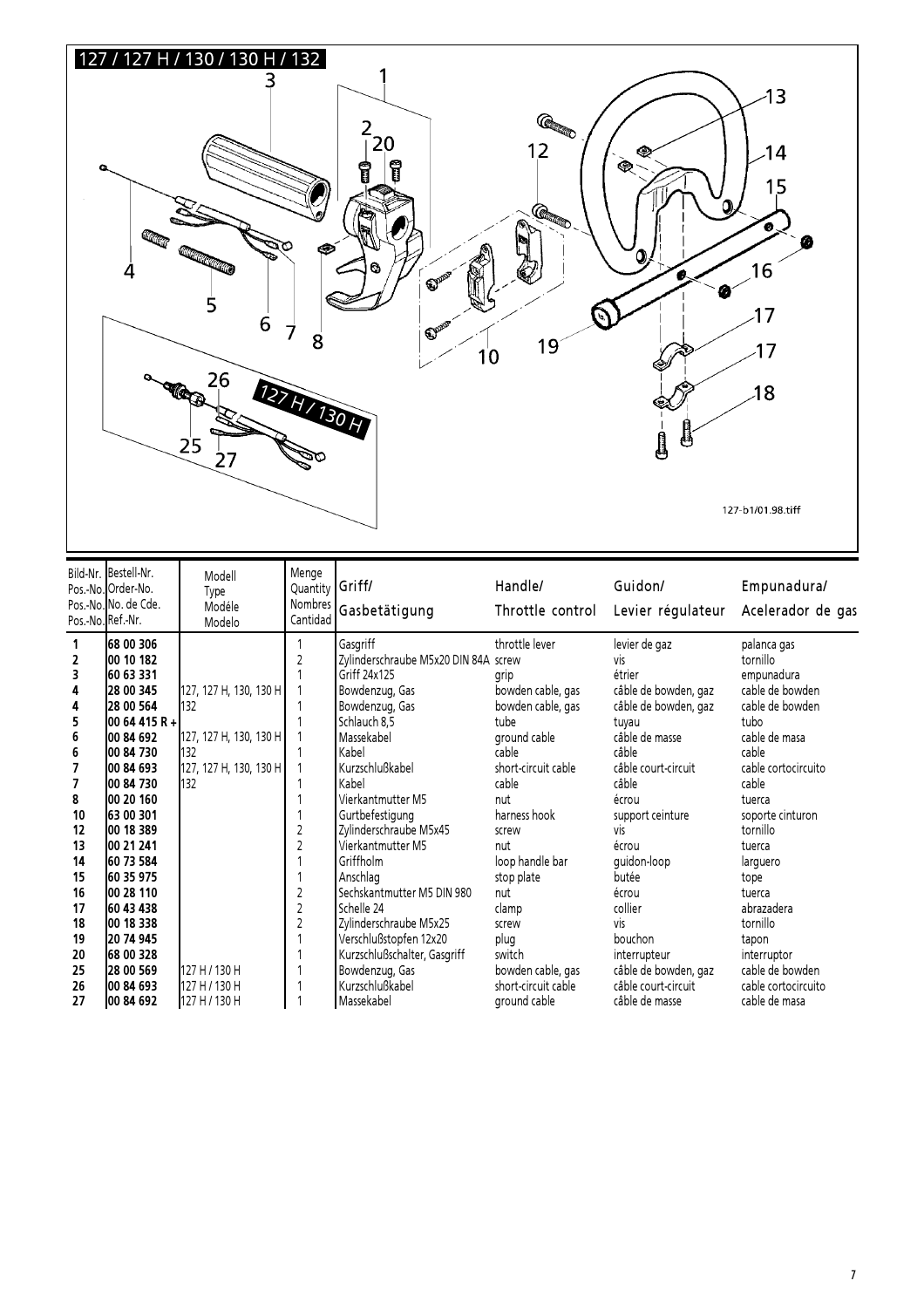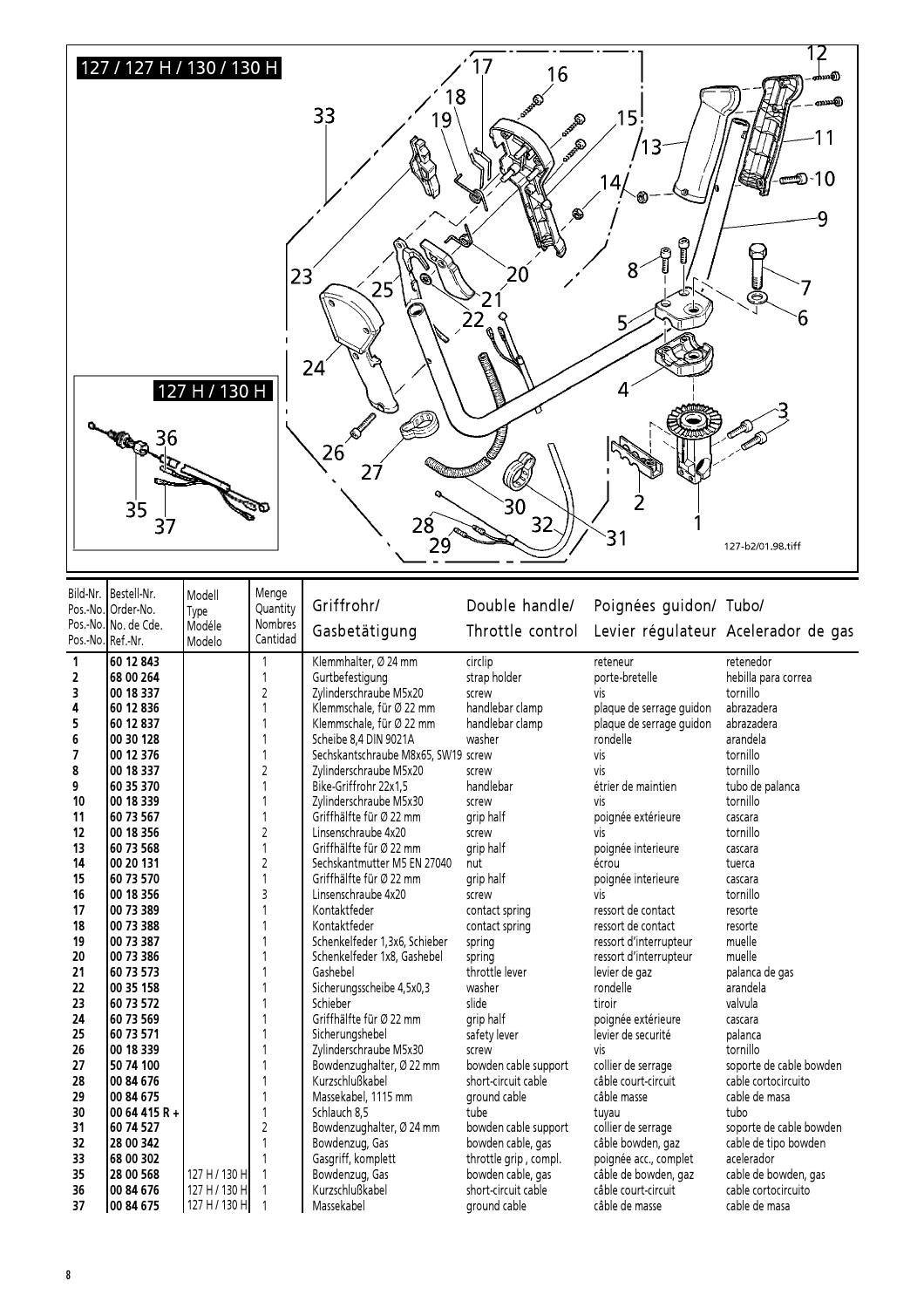

| Bild-Nr. | Bestell-Nr.    | Modell | Menge          |                                   | Shaft/               | Tube de transmission/ Tubo/ |                             |
|----------|----------------|--------|----------------|-----------------------------------|----------------------|-----------------------------|-----------------------------|
| Pos.-No. | Order-No.      | Type   | Quantity       | Schaftrohr/                       |                      |                             |                             |
| Pos.-No. | No. de Cde.    |        | Modéle Nombres | Schutz                            | Protection           | Protège-lame                | Proteccion                  |
| Pos.-No. | Ref.-Nr.       | Modelo | Cantidad       |                                   |                      |                             |                             |
| $1***$   | 00 21 240      |        | 1              | Sechskantmutter M12x1,5           | nut                  | écrou                       | tuerca                      |
| $2***$   | 00 72 169      |        | 1              | Tellerfeder 10,2x23x1,25 DIN 2093 | safety washer        | rondelle de sécurité        | arandela de seguridad       |
| $3***$   | 30 43 427      |        | 1              | Laufteller                        | nut protector        | disque de glissement        | plato de motriz             |
| 4        | 00 18 336      |        | 3              | Zylinderschraube M5x16            | screw                | vis                         | tornillo                    |
| $5***$   | 30 43 441      |        | 1              | Druckscheibe 12,15/15x40x3,5      | washer               | rondelle de pression        | arandela                    |
| 6        | 30 31 306      |        |                | <b>Druckstück</b>                 | pressure plate       | pièce de pression           | pieza de presion            |
| 6        | 30 31 968 ***+ |        | 1              | <b>Druckstück</b>                 | pressure plate       | pièce de pression           | pieza de presion            |
| 7        | 30 43 415      |        |                | Wickelschutz                      | anti-clogging device | protecteur d'enroulement    | proteccion de arrollamiento |
| 8        | 00 50 198      |        |                | Kugellager 15x35x11               | ball bearing         | roulement à billes          | cojinete de bolas           |
| 9        | 30 31 305      |        | 1              | Getriebewelle 15/M12x1,5x86,5     | gear shaft           | arbre de transmission       | arbol de engranaje          |
| 10       | 00 55 273      |        |                | Sicherungsring 12x1               | circlip              | circlip                     | anillo de seguridad         |
| 11       | 30 38 426      |        |                | Kegelrad, 21 Zähne                | drive wheel          | roue dentée                 | rueda de mandos             |
| 12       | 00 50 199      |        | $\mathbf{1}$   | Kugellager 9x26x8                 | ball bearing         | roulement à billes          | cojinete de bolas           |
|          | 00 83 129      |        |                | Fett, FIBRAX EP 37                | grease               | graisse                     | grasa                       |
| 13       | 30 11 719      |        |                | Getriebegehäuse                   | gear housing         | carter de transmission      | carter de engranaje         |
| 14       | 00 62 210      |        |                | O-Ring 10x2,5                     | o-ring               | joint torique               | anillo                      |
| 15       | 00 18 415      |        |                | Verschlußschraube M10x1           | locking screw        | <b>VİS</b>                  | tornillo                    |
| $16***$  | 20 74 923      |        |                | Distanzscheibe 25x27,9x3          | washer               | rondelle                    | arandela                    |
| $17**$   | 00 62 286      |        |                | O-Ring 24x2,5                     | o-ring               | joint torique               | anillo                      |
| $18**$   | 60 43 422      |        |                | Zwischenhülse 28x1,8x51           | sleeve               | douille                     | casquillo                   |
| 19       | 30 38 425      |        |                | Kegelrad, 17 Zähne                | drive wheel          | roue dentée                 | rueda de mandos             |
| 20       | 00 50 174      |        |                | Kugellager 12x28x8                | ball bearing         | roulement à billes          | cojinete de bolas           |
| 21       | 00 50 197      |        |                | Kugellager 12x28x8                | ball bearing         | roulement à billes          | cojinete de bolas           |
| 22       | 00 55 134      |        |                | Sicherungsring 12x1 DIN 471       | circlip              | circlip                     | anillo de seguridad         |
| 23       | 00 55 166      |        |                | Sicherungsring 28x1,2 DIN 472     | circlip              | circlip                     | anillo de seguridad         |
| 24**     | 63 00 225      |        |                | Schaftrohr 24x1,5x1500            | shaft tube           | tuyau de tige               | tubo de cuello              |
| 24       | 63 00 233      |        | 1              | Schaftrohr 28x2x1500              | shaft tube           | tuyau de tige               | tubo de cuello              |
| 25       | 60 35 389      |        | 1              | Antriebswelle 7x1553              | drive shaft          | arbre de transmission       | arbol                       |
| 26**     | 00 31 606      |        |                | Paßscheibe 20x28x0,5 DIN 988      | washer               | rondelle                    | arandela                    |
| $27**$   | 60 43 999      |        | 1              | Zwischenhülse 28x1,8x82,5         | sleeve               | douille                     | casquillo                   |
| 28       | 60 43 418      |        | 1              | Halteblech                        | plate                | tôle de support             | chapa                       |
| 29       | 00 18 336      |        | 2              | Zylinderschraube M5x16            | screw                | vis                         | tornillo                    |
| $30*$    | 00 18 338      |        | 1              | Zylinderschraube M5x25            | screw                | <b>VİS</b>                  | tornillo                    |
| 31       | 60 73 574      |        | 1              | Schutz, rot                       | protection, red      | protection, rouge           | proteccion, rojo            |
| $32*$    | 69 00 688      |        | $\mathbf{1}$   | Fadenbegrenzungsmesser            | knife                | couteau                     | cuchilla                    |
| 33       | 00 18 336      |        | $\sqrt{2}$     | Zylinderschraube M5x16            | screw                | vis                         | tornillo                    |
| 34       | 00 18 340      |        | $\sqrt{2}$     | Zylinderschraube M5x40            | screw                | vis                         | tornillo                    |
| 35       | 63 00 215      |        | 1              | Haltewinkel                       | bracket              | équerre support             | soporte                     |
| 36       | 30 00 203      |        | 1              | Getriebe SOLO, kompl.             | gear SOLO, compl.    | renvoi d'angle SOLO, compl. | engranaje SOLO, compl.      |
| 37       | 00 72 175      |        | 3              | Tellerfeder 5,2x15x0,7            | spring washer        | rondelle plat               | resorte                     |
|          |                | $***.$ | 00050          |                                   |                      |                             |                             |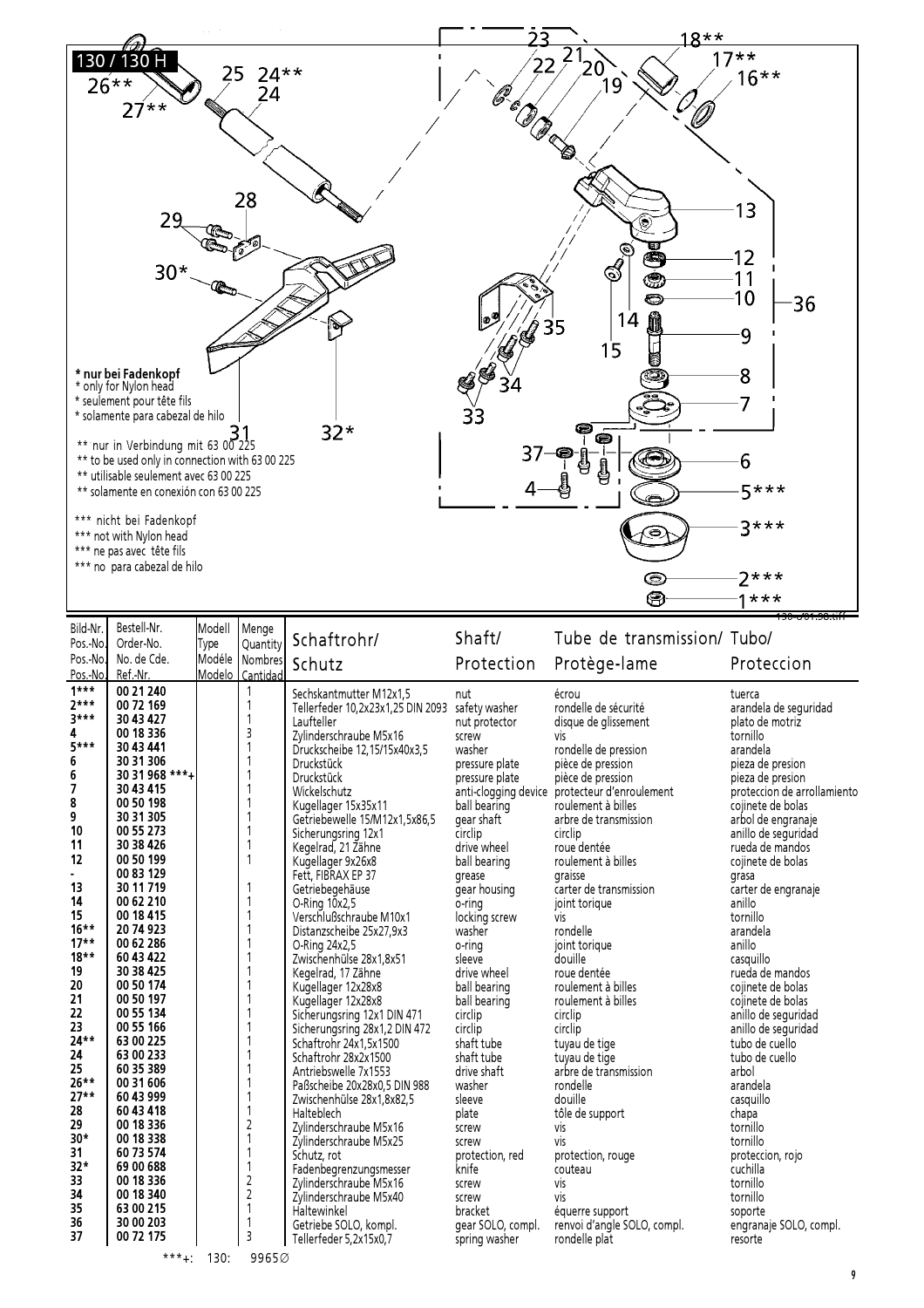

| Bild-Nr.<br>Pos.-No.<br>Pos.-No.<br>Pos.-No. | Bestell-Nr.<br>Order-No.<br>No. de Cde.<br>Ref.-Nr. | Modell<br>Type<br>Modéle<br>Modelo | Menge<br>Ouantity<br><b>Nombres</b><br>Cantidad | Getriebe/<br>Schutz                                                                               | Gear unit/<br>Protection       | Transmission/<br>Protection                    | Transmision/<br>Proteccion |
|----------------------------------------------|-----------------------------------------------------|------------------------------------|-------------------------------------------------|---------------------------------------------------------------------------------------------------|--------------------------------|------------------------------------------------|----------------------------|
| $1***$<br>$2***$<br>$3***$                   | 00 20 223<br>00 72 169<br>30 31 998                 |                                    |                                                 | Sechskantmutter M10x1,25 DIN 8673<br>Tellerfeder 10,2x23x1,25 DIN 2093<br>Druckscheibe 12x20/35x9 | nut<br>spring washer<br>washer | écrou<br>rondelle plat<br>rondelle de pression | tuerca<br>resorte<br>disco |
| 4                                            | 30 31 999                                           |                                    |                                                 | Druckstück 12x20/35x9                                                                             | pressure part                  | pièce de pression                              | pieza de presion           |
| 5                                            | 00 18 335                                           |                                    | 3                                               | Zylinderschraube M5x12                                                                            | screw                          | νiς                                            | tornillo                   |
| 6                                            | 20 74 998                                           |                                    |                                                 | Wickelschutz                                                                                      | anti-clogging device           | protecteur d'enroulement                       | protec, de arrollamiento   |
| 7                                            | 06 10 436                                           |                                    |                                                 | Distanzring                                                                                       | spacer                         | baque à distance                               | anillo distanciador        |
| 8                                            | 06 10 438                                           |                                    |                                                 | Wellendichtring 17x32x8                                                                           | oil seal                       | joint spy                                      | retén                      |
| 9                                            | 00 12 140                                           |                                    |                                                 | Sechskantschraube M8x10 DIN 933                                                                   | screw                          | vis                                            | tornillo                   |
| 10                                           | 00 61 150                                           |                                    | 1                                               | Dichtungsring 8x14x1,5 DIN 7603C                                                                  | gasket                         | joint plat                                     | empaque                    |
| 11                                           | 00 83 129                                           |                                    |                                                 | Fett, FIBRAX EP 37, 20g                                                                           | grease FIBRAX EP 37            | graisse FIBRAX EP 37                           | grase FIBRAX EP 37         |
| 12                                           | 30 00 220                                           |                                    | 1                                               | Getriebe, Mini Gears, kompl.                                                                      | gear, compl.                   | engrenage, compl.                              | engranaje, compl.          |
| 13                                           | 06 10 432                                           |                                    | $\overline{1}$                                  | Zylinderschraube M5x8                                                                             | screw                          | <b>vis</b>                                     | tornillo                   |
| 14                                           | 00 12 194                                           |                                    | $\sqrt{2}$                                      | Sechskantschraube M5x40 DIN 933                                                                   | screw                          | vis                                            | tornillo                   |
| 15                                           | 00 30 108                                           |                                    | $\overline{c}$                                  | Scheibe 5,3 DIN 125B                                                                              | washer                         | rondelle                                       | arandela                   |
| 16                                           | 00 28 110                                           |                                    | $\overline{c}$                                  | Sechskantmutter M5 DIN 980                                                                        | nut                            | écrou                                          | tuerca                     |
| 17                                           | 60 35 389                                           |                                    | 1                                               | Antriebswelle                                                                                     | drive shaft                    | arbre                                          | arbol                      |
| 18                                           | 63 00 233                                           | 130, 130 H                         |                                                 | Schaftrohr 28x2x1500                                                                              | shaft tube                     | tube                                           | tubo                       |
| 18                                           | 63 00 225                                           | 127, 127 H / 132                   | $\mathbf{1}$                                    | Schaftrohr 24x1,5x1500                                                                            | shaft tube                     | tube                                           | tubo                       |
| 19                                           | 60 43 438                                           |                                    | $\overline{c}$                                  | Schelle, Ø 24 mm                                                                                  | clamp                          | collier                                        | abrazadera                 |
| 20                                           | 00 18 338                                           |                                    | $\overline{2}$                                  | Zylinderschraube M5x25                                                                            | screw                          | vis                                            | tornillo                   |
| $20**$                                       | 00 18 378                                           |                                    | $\overline{2}$                                  | Zylinderschraube M5x55                                                                            | screw                          | vis                                            | tornillo                   |
| $21**$                                       | 60 74 973                                           |                                    | 1                                               | Zwischenstück                                                                                     | intermediate piece             | pièce intermédiaire                            | pieza intermedia           |
| 22                                           | 60 73 618                                           |                                    |                                                 | Schutz                                                                                            | protection                     | protection                                     | proteccion                 |
| $23*$                                        | 00 18 338                                           |                                    | $\overline{c}$                                  | Zvlinderschraube M5x25                                                                            | screw                          | vis                                            | tornillo                   |
| $24*$                                        | 69 00 721                                           |                                    | 1                                               | Fadenbegrenzungsmesser                                                                            | knife                          | couteau                                        | cuchilla                   |
| 25                                           | 00 21 241                                           |                                    | $\overline{2}$                                  | Vierkantmutter M5                                                                                 | nut                            | écrou                                          | tuerca                     |
| $26***$                                      | 30 43 427                                           |                                    |                                                 | Laufteller                                                                                        | nut protector                  | disque de glissement                           | plato motriz               |
| 30                                           | 60 35 336                                           | 127 LTS/127 BTS                    |                                                 | Antriebsgetriebewelle M7                                                                          | drive shaft                    | arbre transmission                             | arbol de mando             |
| 31                                           | 63 00 242                                           | 127 LTS/127 BTS                    |                                                 | Schaftrohr 24x1.5x750                                                                             | shaft tube                     | tube de tige                                   | tubo                       |
| 32                                           | 00 94 296                                           | 127 LTS/127 BTS                    |                                                 | Sterngriffschraube M5x35                                                                          | screw                          | <b>VİS</b>                                     | tornillo                   |
| 33                                           | 20 11 777                                           | 127 LTS/127 BTS                    |                                                 | Kupplungsmuffe 24x104                                                                             | clutch sleeve                  | manchon d'accouplement manguito de embrague    |                            |
| 34                                           | 00 18 405                                           | 127 LTS/127 BTS                    |                                                 | Zylinderschraube M5x14,5                                                                          | screw                          | vis                                            | tornillo                   |
| 35                                           | 00 18 338                                           | 127 LTS/127 BTS                    |                                                 | Zylinderschraube M5x25                                                                            | screw                          | vis                                            | tornillo                   |
| 36                                           | 63 00 243                                           | 127 LTS/127 BTS                    |                                                 | Schaftrohr 24x1,5x750                                                                             | schaft tube                    | tube de tige                                   | tubo                       |
| 37                                           | 60 35 337                                           | 127 LTS/127 BTS                    |                                                 | Messerantriebswelle M7                                                                            | drive shaft                    | arbre tansmission                              | arbol de mando             |
| 38                                           | 68 00 288                                           | 127 LTS/127 BTS                    |                                                 | l Rastbolzen M10x11x10                                                                            | bolt                           | boulon                                         | perno                      |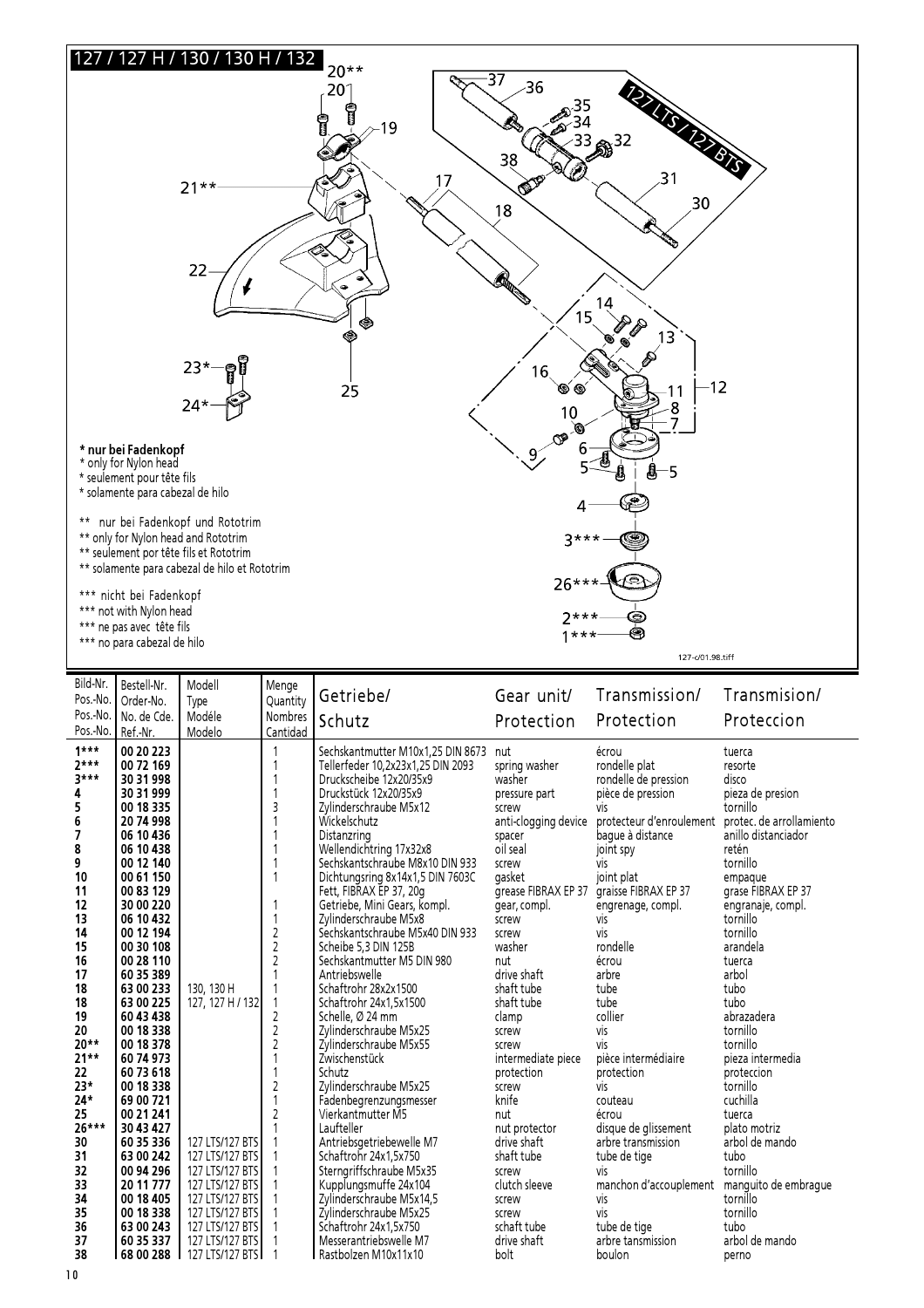

| Bild-Nr.<br>Pos.-No.<br>Pos.-No.<br>Pos.-No.                                                             | Bestell-Nr.<br>Order-No.<br>No. de Cde.<br>Ref.-Nr.                                                                                                                                                                       | Modell<br>Type<br>Modéle<br><b>M</b> odelo | Menge<br>Quantity<br>Nombres<br>Cantidad | Biegewelle+<br>Kupplungsmuffe                                                                                                                                                                                                                                                                                                                                          | Flexible shaft $+$<br><b>Clutch sleeve</b>                                                                                                                                                                                        | Arbre flexible $+$                                                                                                                                                                                                                                   | Arbol flexible +<br>Manchon de débrayage Manguito de acoplamiento                                                                                                                                                                                                                                |
|----------------------------------------------------------------------------------------------------------|---------------------------------------------------------------------------------------------------------------------------------------------------------------------------------------------------------------------------|--------------------------------------------|------------------------------------------|------------------------------------------------------------------------------------------------------------------------------------------------------------------------------------------------------------------------------------------------------------------------------------------------------------------------------------------------------------------------|-----------------------------------------------------------------------------------------------------------------------------------------------------------------------------------------------------------------------------------|------------------------------------------------------------------------------------------------------------------------------------------------------------------------------------------------------------------------------------------------------|--------------------------------------------------------------------------------------------------------------------------------------------------------------------------------------------------------------------------------------------------------------------------------------------------|
| 1<br>2<br>3<br>4<br>5<br>$\boldsymbol{6}$<br>7<br>8<br>9<br>10<br>11<br>12<br>13<br>14<br>20<br>21<br>22 | 50 74 988<br>33 00 190<br>20 33 134<br>00 20 131<br>00 18 340<br>20 11 805<br>00 18 338<br>00 18 405<br>00 50 177<br>00 33 362<br>00 55 134<br>00 55 166<br>20 74 952<br>60 43 991<br>20 74 848<br>28 00 567<br>00 84 740 |                                            | 3<br>$\overline{c}$<br>$\overline{c}$    | Halter Bowdenzug<br>Biegewelle<br>Hohlwelle<br>Sechskantmutter M5<br>Zylinderschraube M5x40<br>Kupplungsmuffe<br>Zylinderschraube M5x25<br>Zylinderschraube M5x14,5 screw<br>Kugellager 12x28x8<br>Distanzhülse 16x12,4x7<br>Sicherungsring A12x1<br>Sicherungsring J28<br>Distanzring 17x24x10<br>Zwischenhülse<br>Zugverbindung<br>Bowdenzug, Gas<br>Kurzschlußkabel | bowden cable support<br>flexible shaft<br>shaft<br>nut<br>screw<br>clutch sleeve<br>screw<br>ball bearing<br>distance sleeve<br>circlip<br>circlip<br>ring<br>sleeve<br>tension piece<br>bowden cable, gas<br>short-circuit cable | support câble bowden<br>arbre flexible<br>arbre<br>écrou<br>vis<br>manchon de débrayage<br><b>VİS</b><br>vis<br>roulement à billes<br>douille<br>circlip<br>circlip<br>bague<br>douille<br>pièce tension<br>câble bowden, gaz<br>câble court-circuit | soporte de cable bowden<br>arbol flexible<br>arbol<br>tuerca<br>tornillo<br>manguito de acoplamiento<br>tornillo<br>tornillo<br>cojinete de bolas<br>casquillo<br>anillo de seguridad<br>anillo de seguridad<br>anillo<br>casquillo<br>pieza tension<br>cable bowden, gas<br>cable cortocircuito |
| 23<br>24<br>25                                                                                           | 00 84 739<br>00 64 415 R<br>60 35 345                                                                                                                                                                                     |                                            |                                          | Massekabel<br>Wellschlauch 8,5<br>Biegewelle                                                                                                                                                                                                                                                                                                                           | ground calbe<br>tube<br>flexible shaft                                                                                                                                                                                            | câble de masse<br>tuvau<br>arbre de commande                                                                                                                                                                                                         | cable de masa<br>tubo<br>arbol flexible                                                                                                                                                                                                                                                          |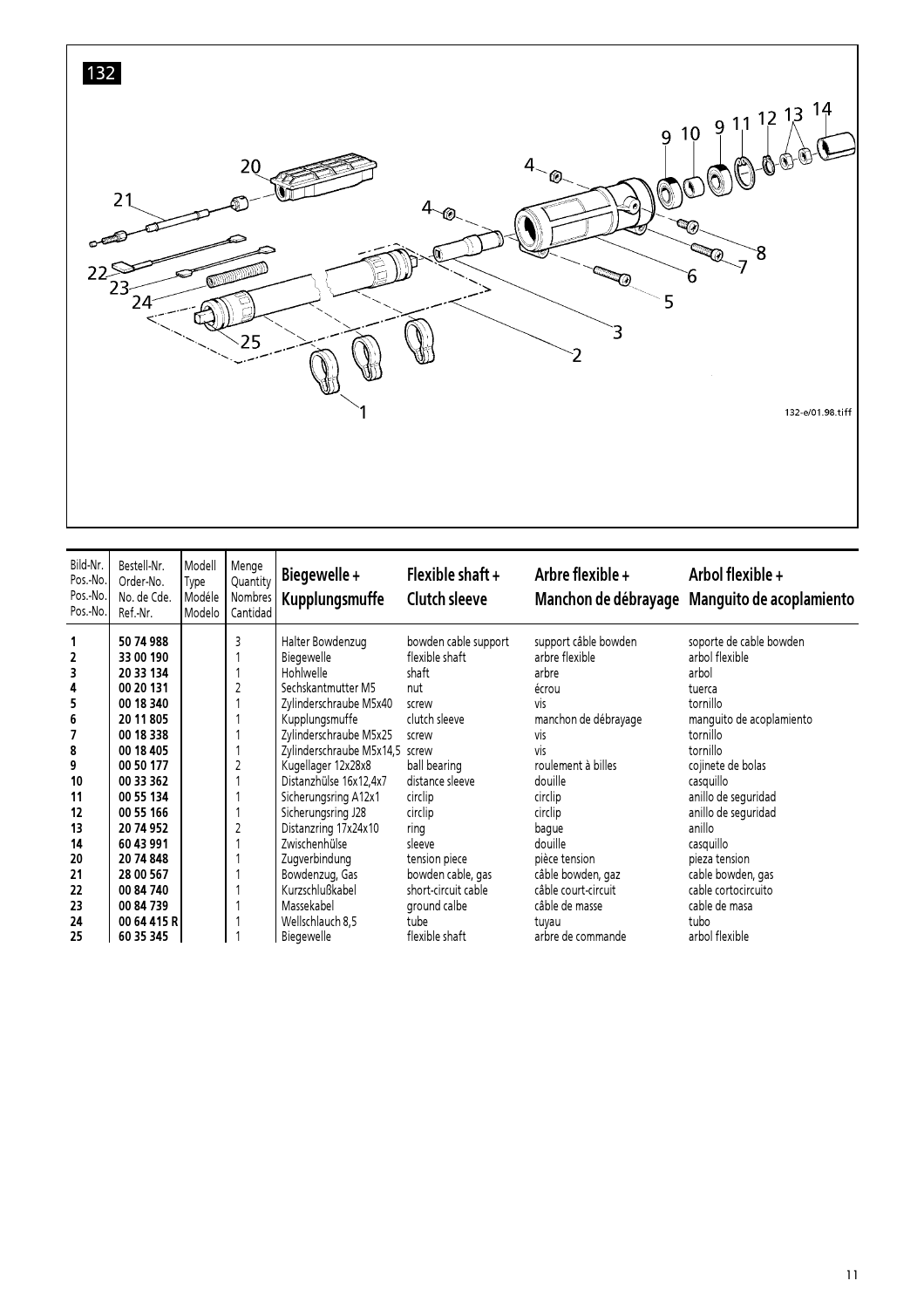

| Bild-Nr.<br>Pos.-No.<br>Pos.-No.<br>Pos.-No. | Bestell-Nr.<br>Order-No.<br>No. de Cde.<br>Ref.-Nr. | Modell<br>Type<br>Modéle<br>Modelo | Menge<br>Quantity<br>Nombres<br>Cantidad | Rückentragegestell             | <b>Carrying frame</b> | Cadre porteur      | <b>Bastidor</b>   |
|----------------------------------------------|-----------------------------------------------------|------------------------------------|------------------------------------------|--------------------------------|-----------------------|--------------------|-------------------|
| 1                                            | 63 00 305                                           |                                    | 2                                        | Tragegurt                      | carrying strap        | bretelle           | correa portante   |
| 2                                            | 00 98 149                                           |                                    |                                          | Rückenplatte                   | back plate            | plaque dorsal      | almohadilla       |
| 3                                            | 00 12 123                                           |                                    |                                          | Sechskantschraube M10x20       | screw                 | <b>VIS</b>         | tornillo          |
| 4                                            | 00 12 157                                           |                                    | 3                                        | Sechskantschraube M6x12        | screw                 | vis                | tornillo          |
| 5                                            | 00 34 202                                           |                                    |                                          | Schnorrsicherung 6             | circlip               | arrêtage           | anillo circlip    |
| 6                                            | 00 34 135                                           |                                    |                                          | Schnorrsicherung 10            | circlip               | arrêtage           | anillo circlip    |
| 7                                            | 00 30 110                                           |                                    |                                          | Scheibe 10.5                   | washer                | rondelle           | arandela          |
| 8                                            | 00 50 151                                           |                                    |                                          | Kugellager 15x15x11            | ball bearing          | roulement à billes | cojinete de bolas |
| 9                                            | 63 00 238                                           |                                    |                                          | Lagergehäuse                   | housing               | carter             | carter            |
| 10                                           | 00 20 102                                           |                                    | 4                                        | Sechskantmutter M5             | nut                   | écrou              | tuerca            |
| 11                                           | 00 34 114                                           |                                    | 4                                        | Federring 6 DIN 128A           | spring ring           | rondelle élastique | anillo elastico   |
| 12                                           | 63 00 237                                           |                                    |                                          | Unterplatte                    | lower plate           | plaque inférieure  | chapa bajo        |
| 13                                           | 00 94 233                                           |                                    | 4                                        | Schwingungsdämpfer 20x25 M6x12 | rubber metal          | silent bloc        | antivibratorio    |
| 14                                           | 20 32 685                                           |                                    |                                          | Gewindebolzen M6x25x37         | threaded bolt         | boulon fileté      | perno roscado     |
| 15                                           | 63 00 249                                           |                                    |                                          | Oberplatte                     | upper plate           | plaque supérieure  | chapa superior    |
| 16                                           | 00 72 140                                           |                                    |                                          | Scheibe 5,2x12x0,5 DIN 2093A   | washer                | rondelle           | muelle de disco   |
| 17                                           | 20 32 632                                           |                                    | $\overline{2}$                           | Gewindebolzen M5x31/54/63      | threaded bolt         | boulon fileté      | perno roscado     |
| 18                                           | 63 00 304                                           |                                    |                                          | Tragegestell                   | carrying frame        | cadre porteur      | bastidor          |
| 19                                           | 00 34 201                                           |                                    | 2                                        | Schnorrsicherung 5             | circlip               | arrêtage           | anillo circlip    |
| 20                                           | 00 28 110                                           |                                    | $\overline{c}$                           | Sechskantmutter M5             | nut                   | écrou              | tuerca            |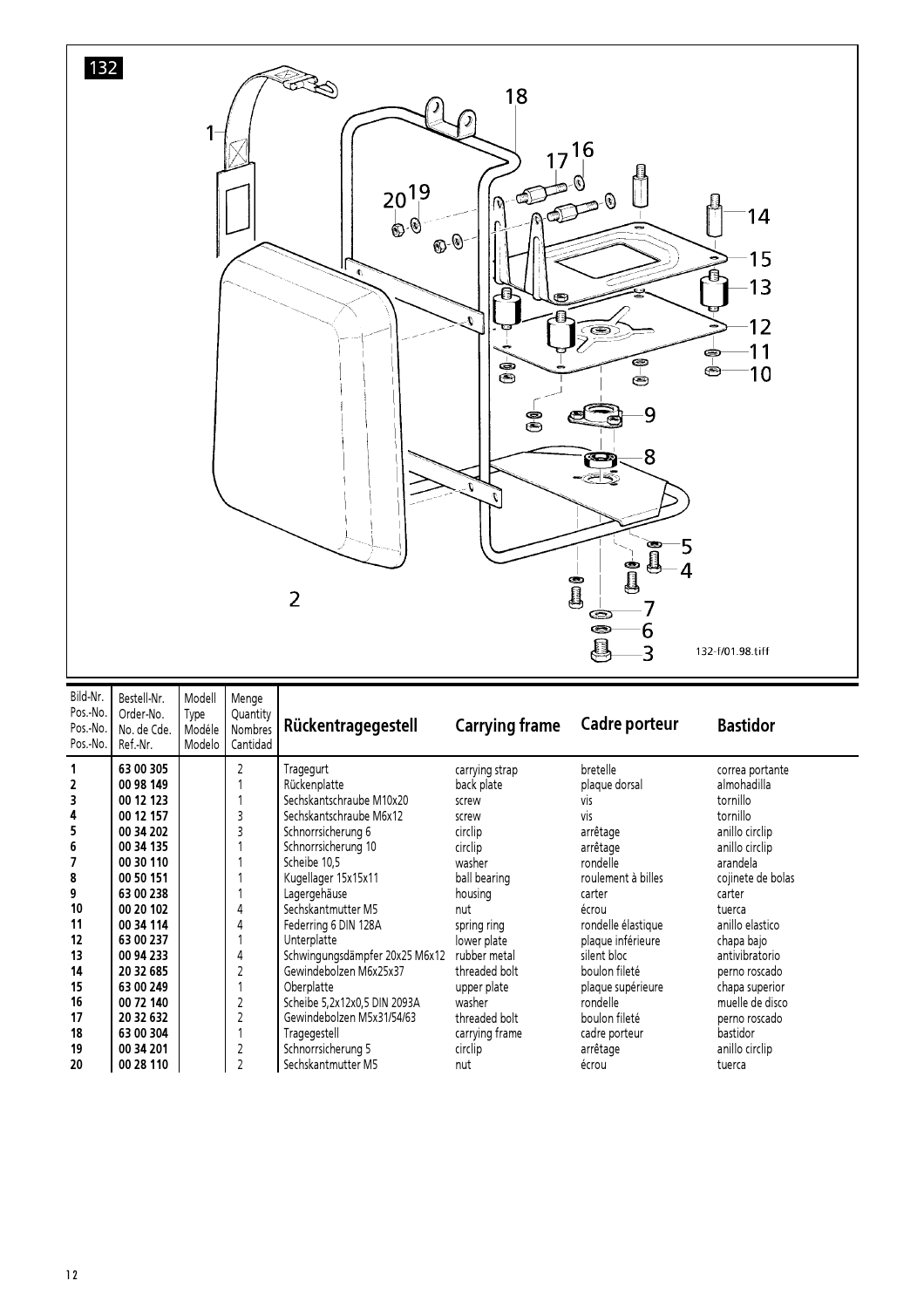

|  | *** no para cabezal de hilo |  |
|--|-----------------------------|--|
|  |                             |  |

| Bild-Nr.       | Bestell-Nr.<br>Pos.-No. Order-No.<br>Pos.-No. No. de Cde.<br>Pos.-No. Ref.-Nr. | Modell<br>Type<br>Modéle<br>Modelo | Menge<br>Quantity<br>Nombres<br>Cantidad | Werkzeug/<br>Serienausrüstung       | Tools/<br>Standard equipment Equipment de série | Outillage/               | Herramientas/<br>Equipo en serie |
|----------------|--------------------------------------------------------------------------------|------------------------------------|------------------------------------------|-------------------------------------|-------------------------------------------------|--------------------------|----------------------------------|
| $1***$         | $0021240 +$                                                                    | 130/130 H                          |                                          | Sechskantmutter M12x1,5             | nut                                             | écrou                    | tuerca                           |
| $7***$         | 00 72 169                                                                      | 130/130 H                          |                                          | Tellerfeder 10,2x23x1,25 DIN 2093   | safety washer                                   | rondelle de sécurité     | arandela de seguridad            |
| $3***$         | 30 43 427                                                                      |                                    |                                          | Laufteller                          | nut protector                                   | disque de glissement     | plato motriz                     |
| 4              | 60 73 534                                                                      |                                    |                                          | Transportschutz                     | transport protection                            | protection transport     | proteccion                       |
| $5***$         | 30 43 441                                                                      | 130/130 H                          |                                          | Druckscheibe 12, 15/15x40x3, 5      | washer                                          | rondelle de pression     | arandela                         |
| 6              | 69 00 697                                                                      | 130/130 H                          |                                          | Dickichtmesser, Ø 250 mm, 3 Zähne   | brush blade, 3 teeth                            | lame brouss., 3 dents    | cuchilla para maleza             |
| 7              | 30 31 968                                                                      | 130/130 H                          |                                          | Druckstück Ø 20 mm                  | pressure plate                                  | pièce de pression        | pieza de presion                 |
| $\overline{7}$ | 33 00 189                                                                      | 130/130H                           |                                          | Druckstück Ø 25,4 mm                | pressure plate                                  | pièce de pression        | pieza de presion                 |
| 8              | 00 18 336                                                                      | 130/130 H                          | 3                                        | Zylinderschraube M5x16              | screw                                           | vis                      | tornillo                         |
| 9              | 00 72 175                                                                      | 130/130 H                          | 3                                        | Tellerfeder 5,2x15x0,7 DIN 2093     | spring washer                                   | rondelle élastique       | arandela                         |
| 10             | 30 43 415                                                                      | 130/130 H                          |                                          | Wickelschutz                        | anti-clogging device                            | protecteur d'enroulement | protec. de arrollamiento         |
| 14             | 63 00 331                                                                      | 127/127 H                          |                                          | Tragegurt                           | carrying strap                                  | bretelle                 | cinturon portador                |
| 15             | 00 80 494                                                                      |                                    |                                          | Schraubendreher                     | screw-driver                                    | tournevis                | destornillador                   |
| 16             | 00 80 509                                                                      |                                    |                                          | Kombischlüssel SW19/T25             | combi wrench                                    | clef combi               | llave combi                      |
| 17             | 69 00 691                                                                      |                                    |                                          | Schutzbrille                        | safety goggles                                  | lunettes de protection   | gafas protectoras                |
| 18             | 00 80 514                                                                      |                                    |                                          | Montagestift, Ø 5 mm                | locking pin                                     | goupille de montage      | perno                            |
| 19             | 63 00 300                                                                      | 130/130 H                          |                                          | Tragegurt, Semi Profi               | harness, semi profi                             | harnais, semi prof       | cinturon portador                |
| $20***$        | 00 20 223                                                                      | 127/127 H/132                      |                                          | Sechskantmutter M 10x1,25 DIN 8673  | nut                                             | écrou                    | tuerca                           |
| $22***$        | 30 31 998                                                                      | 127/127 H/132                      |                                          | Druckscheibe Ø 20 mm                | washer)                                         | rondelle de pression)    | disco)                           |
| 22***          | 33 00 192                                                                      | 127/127 H/132                      |                                          | Distanzscheibe Ø 25.4 mm            | washer (incl.:                                  | rondelle (incl.:         | arandela (incl.:                 |
| 23             | 69 00 706                                                                      | 127/127 H/132                      |                                          | Grasschneideblatt Ø 230 mm, 4 Zähne | grass cutt, blade                               | lame herbe               | hoja de corte                    |
| 24             | 30 31 999                                                                      | 127/127 H/132                      |                                          | Druckstück Ø 20 mm                  | pressure plate                                  | pièce de pression        | pieza de pression                |
| 24             | 30 31 969                                                                      | 127/127 H/132                      |                                          | Druckstück Ø 25,4 mm                | pressure plate                                  | pièce de pression        | pieza de pression                |
| 25             | 00 18 335                                                                      | 127/127 H/132                      |                                          | Zylinderschraube M5x25              | screw                                           | viς                      | tornillo                         |
| 26             | 20 74 998                                                                      | 127/127 H/132                      |                                          | Wickelschutz                        | anti-clogging device                            | protecteur d'enroulement | protec, de arrollamiento         |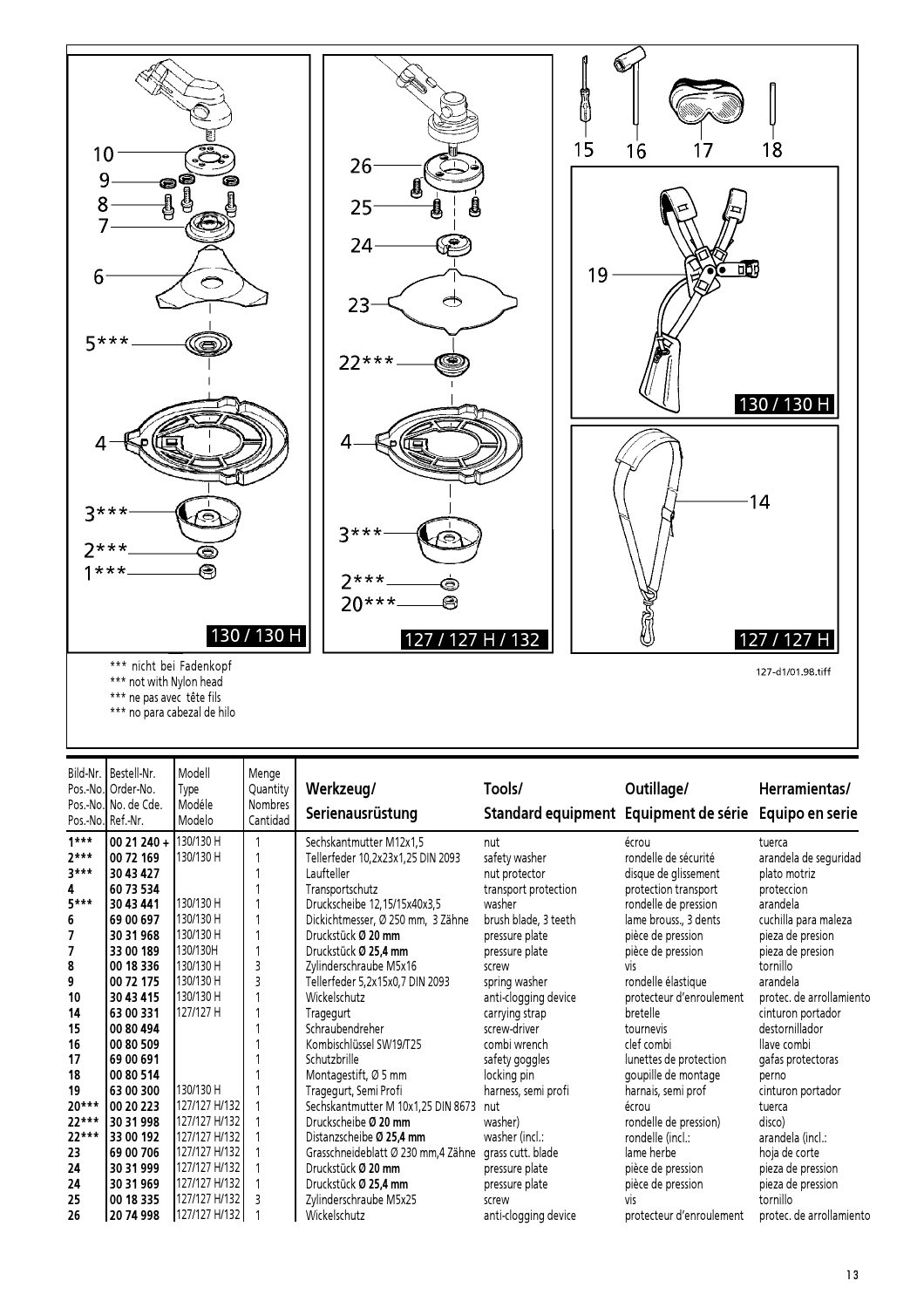

|         | Pos.-No. Order-No. Type<br>Pos.-No. No. de Cde Modéle<br>Pos.-No.Ref.-Nr. | Modelo                    | Quantity<br>l Cantidad | Nombres Zubehör                                                   |                           | Accessories Accessoires Accesorios                |                                |
|---------|---------------------------------------------------------------------------|---------------------------|------------------------|-------------------------------------------------------------------|---------------------------|---------------------------------------------------|--------------------------------|
|         | 169 00 7061                                                               |                           |                        | Grasschneideblatt, 4-zähnig                                       | mowing blade, 4-teeth     | lame, 4-couteaux                                  | disco de corte, 4-dientes      |
|         | l69 00 693l                                                               |                           |                        | Grasschneideblatt 230/20D, 8-zähnig                               | mowing blade, 8-teeth     | lame, 8-couteaux                                  | disco de corte, 8-dientes      |
|         | <b>169 00 705 1</b> 30. 130 H                                             |                           |                        | Kreissägeblatt 200/20D                                            | saw blade scarlet         | lame scie                                         | hoja de sierra                 |
| 4       | <b>169 00 6971</b> 130, 130 H                                             |                           |                        | Dickichtmesser 250/20D                                            | brush blade               | lame brouss.                                      | cuchillo desbrozador           |
|         | 69 00 660                                                                 |                           |                        | Mähscheibe, Rototrim                                              | Rototrim mowing blade     | lame, Rototrim                                    | disco de corte, Rototrim       |
|         | 06 10 444                                                                 |                           |                        | Messer für Rototrim                                               | knife for Rototrim        | couteau, Rototrim                                 | cuchillo para sistema Rototrim |
| 6       | 69 00 709 130, 130 H                                                      |                           |                        | Fadenkopf, LL 2 MF M12x1,5 L, manuell                             | nylon head, manual        | tête fils, manuels                                | cabezal de hilo, manual        |
|         | <b>169 00 710l</b> 130, 130 H                                             |                           |                        | Fadenkopf, LL 2 MF M12x1,5 L, halbautom.                          | nylon head, semi-autom.   | tête fils, semi-autom.                            | cabezal de hilo, semi-autom.   |
|         | 100 63 1841                                                               |                           |                        | Ersatzfaden, 15 m                                                 | replacement line          | recharge fil                                      | hilo de recambio               |
|         | 00 63 201                                                                 |                           |                        | Ersatzfaden, 90 m                                                 | replacement line          | recharge fil                                      | hilo de recambio               |
| 8       | 69 00 819 130, 130 H                                                      |                           |                        | Fadenkopf, LL 4 MF M12x1,5 L, manuell                             | nylon head, manual        | tête fils, manuels                                | cabezal de hilo, manual        |
| g*      | 120 74 8571                                                               |                           |                        | Wickelschutz                                                      | anti-clogging device      | protecteur d'enroulement proteccion arrollamiento |                                |
| 10      |                                                                           | 69 00 834 127, 127 H, 132 |                        | Fadenkopf, LL 2 MF M10x1,25 L, manuell                            | nylon head, manual        | tête fils, manuels                                | cabezal de hilo, manual        |
| 11      |                                                                           | 69 00 833 127, 127 H, 132 |                        | Fadenkopf, LL 2 MF M10x1,25 L, halbautom. nylon head, semi-autom. |                           | tête fils, semi-autom.                            | cabezal de hilo, semi-autom.   |
| $12***$ | 30 43 427                                                                 |                           |                        | Laufteller                                                        | nut protector             | disque de glissement                              | plato motriz                   |
| 13      | <b>169 00 6951</b> 130, 130 H                                             |                           |                        | Kreissägeblatt, kompl. m. Anschlag                                | saw blade scarlet, compl. | lame scie, compl.                                 | hoja de sierra, compl.         |
| 14      | 160 128 411                                                               |                           |                        | Anschlag                                                          | stop                      | butée                                             | fijacion                       |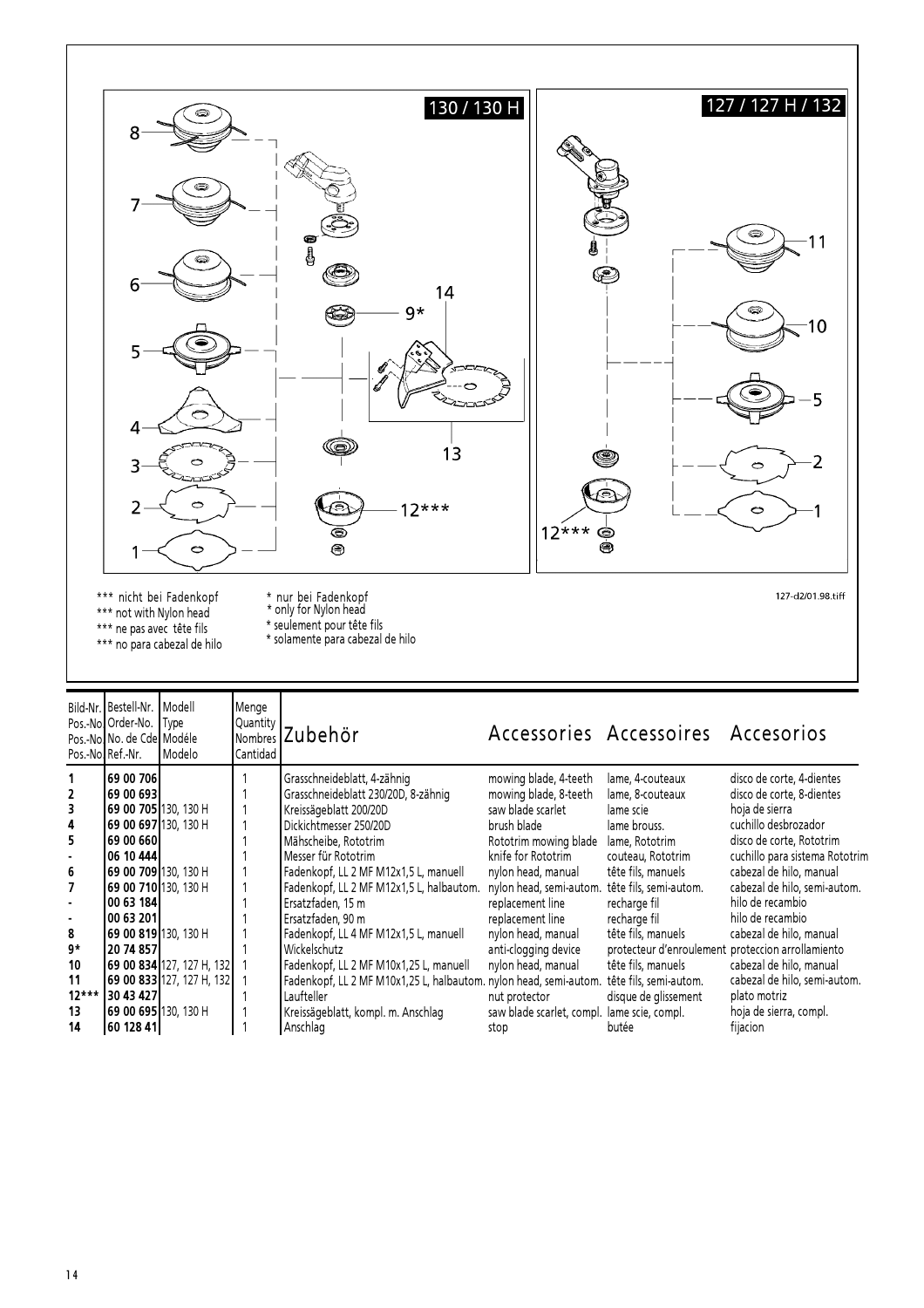| Bestell-Nr.              | Menge                          | Seite          | Bestell-Nr.               | Menge               | Seite          | Bestell-Nr.            | Menge           | Seite               | Bestell-Nr.            | Menge                        | Seite                            |
|--------------------------|--------------------------------|----------------|---------------------------|---------------------|----------------|------------------------|-----------------|---------------------|------------------------|------------------------------|----------------------------------|
| Order-No.                | Quantity page                  |                | Order-No.                 | Quantity page       |                | Order-No.              | Quantity page   |                     | Order-No.              | Quantity                     | page                             |
| No. de Cde. Nombres page |                                |                | No. de Cde. Nombres page  |                     |                | No. de Cde.            | Nombres page    |                     | No. de Cde. Nombres    |                              | page                             |
| Ref.-Nr.                 | Cantidad pagina                |                | Ref.-Nr.                  | Cantidad pagina     |                | Ref.-Nr.               | Cantidad pagina |                     | Ref.-Nr.               | Cantidad                     | pagina                           |
|                          |                                |                |                           |                     |                |                        |                 |                     |                        |                              |                                  |
| 00 10 182                | $\overline{c}$                 | 7              | 00 21 248                 | 1                   | 9              | 00 72 140              | $\overline{2}$  | 5                   | 20 31 965 *+           | $\mathbf{1}$                 | 4                                |
| 00 12 123                | 1                              | 12             | 00 28 110                 | $\overline{2}$      | $\overline{7}$ | 00 72 140              | $\overline{c}$  | 12                  | 20 31 995              | $\mathbf{1}$                 | 4                                |
| 00 12 140<br>00 12 157   | $\mathbf{1}$<br>3              | 10<br>12       | 00 28 110<br>00 28 110    | 2<br>$\overline{2}$ | 10<br>12       | 00 72 141<br>00 72 141 | 1<br>1          | 4<br>4              | 20 32 632<br>20 32 685 | 2<br>$\overline{2}$          | 12<br>12                         |
| 00 12 194                | $\overline{c}$                 | 10             | 00 30 100                 | $\mathbf{1}$        | 5              | 00 72 144              | 3               | 5                   | 20 33 134              | $\mathbf{1}$                 | 11                               |
| 00 12 376                | $\mathbf{1}$                   | 8              | 00 30 108                 | $\mathbf{1}$        | 4              | 00 72 144 +            | 2               | 5                   | 20 48 346              | 1                            | 4                                |
| 00 13 214                | $\mathbf{1}$                   | 5              | 00 30 108                 | $\overline{2}$      | 10             | 00 72 148              | $\overline{2}$  | 5                   | 20 48 363              | $\mathbf{1}$                 | 5                                |
| 00 15 290                | 2                              | 5              | 00 30 110                 | 1                   | 12             | 00 72 149 +            | 4               | 4                   | 20 48 366              | $\mathbf{1}$                 | 4                                |
| 00 15 297                | $\mathbf{1}$                   | 6              | 00 30 128                 | $\mathbf{1}$        | 8              | 00 72 169              | 1               | 9                   | 20 61 452              | $\mathbf{1}$                 | 5                                |
| 00 18 274                | $\mathbf{1}$<br>1              | 4              | 00 31 570                 | $\overline{2}$<br>1 | 5              | 00 72 169              | 1<br>1          | 10<br>13            | 20 61 453              | $\mathbf{1}$                 | 5<br>4                           |
| 00 18 274<br>00 18 327   | $\overline{2}$                 | 4<br>5         | 00 31 606<br>00 31 611 *+ | 1                   | 9<br>4         | 00 72 169<br>00 72 175 | 3               | 9                   | 20 61 485<br>20 61 486 | $\mathbf{1}$                 | 4                                |
| 00 18 333                | $\overline{2}$                 | 5              | 00 33 362                 | $\mathbf{1}$        | 11             | 00 72 175              | 3               | 13                  | 20 61 488              | $\mathbf{1}$                 | 5                                |
| 00 18 335                | $\overline{2}$                 | 4              | 00 33 368                 | 1                   | 13             | 00 73 351              |                 | 5                   | 20 73 562              | $\mathbf{1}$                 | 5                                |
| 00 18 335                | 3                              | 10             | 00 34 114                 | 4                   | 12             | 00 73 351 +            | 1               | 5                   | 20 73 602              | 1                            | 4                                |
| 00 18 335                | 3                              | 13             | 00 34 126                 | $\mathbf{1}$        | 4              | 00 73 365              | 1               | 4                   | 20 73 656              | 1                            | 4                                |
| 00 18 336                | 3                              | 4              | 00 34 135                 | 1                   | 12             | 00 73 374              | 1               | 5                   | 20 74 343              | 1                            | 4                                |
| 00 18 336<br>00 18 336   | $\mathbf{1}$<br>3              | 5<br>5         | 00 34 201<br>00 34 201    | 4<br>$\overline{c}$ | 4<br>12        | 00 73 385<br>00 73 386 | 1<br>1          | 5<br>8              | 20 74 569<br>20 74 848 | $\mathbf{1}$<br>$\mathbf{1}$ | 4<br>11                          |
| 00 18 336                | 3                              | 9              | 00 34 202                 | 3                   | 12             | 00 73 387              |                 | 8                   | 20 74 857              |                              | 14                               |
| 00 18 336                | $\overline{2}$                 | 9              | 00 35 158                 | $\mathbf{1}$        | 8              | 00 73 388              | 1               | 8                   | 20 74 905              | 1                            | 5                                |
| 00 18 336                | $\overline{2}$                 | 9              | $0044281 +$               | 3                   | 4              | 00 73 389              | 1               | 8                   | 20 74 911              | 1                            | 5                                |
| 00 18 336                | 3                              | 13             | 00 50 151                 | 1                   | 12             | 00 73 400              | 1               | 5                   | 20 74 923              | 1                            | 9                                |
| 00 18 337                | 3                              | 5              | 00 50 174                 | $\mathbf{1}$        | 9              | 00 75 100              | $\mathbf{1}$    | 4                   | 20 74 945              | 1                            | $\overline{7}$                   |
| 00 18 337                | $\overline{c}$                 | 5              | 00 50 177                 | $\overline{2}$      | 11             | 00 80 494              | 1               | 13                  | 20 74 952              | $\mathbf{1}$                 | 5                                |
| 00 18 337                | $\overline{2}$                 | 8              | 00 50 197                 | 1                   | 9              | 00 80 509              | 1               | 13                  | 20 74 952              | $\overline{c}$<br>1          | 11                               |
| 00 18 337<br>00 18 337 + | 2<br>3                         | 8<br>4         | 00 50 198<br>00 50 198    | 1<br>1              | 4<br>6         | 00 80 514<br>00 83 129 | 1               | 13<br>9             | 20 74 958<br>20 74 972 | 1                            | 5<br>5                           |
| 00 18 337 +              | $\overline{2}$                 | 5              | 00 50 198                 | 1                   | 9              | 00 83 129              |                 | 10                  | 20 74 977              |                              | 4                                |
| 00 18 338                | $\mathbf{1}$                   | 5              | 00 50 199                 | $\mathbf{1}$        | 9              | 00 84 600              | 1               | 5                   | 20 74 978              | $\mathbf{1}$                 | 4                                |
| 00 18 338                | $\overline{2}$                 | $\overline{7}$ | 00 52 226                 | $\mathbf{1}$        | 4              | 00 84 675              | 1               | 8                   | 20 74 998              | $\mathbf{1}$                 | 10                               |
| 00 18 338                | $\mathbf{1}$                   | 9              | 00 52 273                 |                     | 4              | 00 84 675              | 1               | 8                   | 20 74 998              | 1                            | 13                               |
| 00 18 338                | 2                              | 10             | 00 52 273                 | $\mathbf{1}$        | 4              | 00 84 676              | 1               | 8                   | 21 00 574              | $\mathbf{1}$                 | 4                                |
| 00 18 338<br>00 18 338   | $\overline{2}$<br>$\mathbf{1}$ | 10<br>10       | 00 52 273<br>00 54 252    | $\mathbf{1}$        | 4<br>4         | 00 84 676<br>00 84 679 | 1<br>1          | 8<br>5              | 21 00 586<br>21 00 587 | 1<br>1                       | 4<br>4                           |
| 00 18 338                | $\mathbf{1}$                   | 11             | 00 54 252                 | 1                   | 4              | 00 84 680              |                 | 4                   | 22 00 749              | 1                            | 4                                |
| 00 18 339                | 3                              | 4              | 00 54 252                 | 1                   | 4              | 00 84 692              |                 | 7                   | 22 00 851              | 1                            | 4                                |
| 00 18 339                | 3                              | 4              | 00 55 101                 | 1                   | 5              | 00 84 692              |                 | 7                   | 22 00 881              |                              | 4                                |
| 00 18 339                | $\mathbf{1}$                   | 8              | 00 55 106                 | 1                   | 6              | 00 84 693              | 1               | $\overline{7}$      | 22 00 999              | 1                            | 4                                |
| 00 18 339                | 1                              | 8              | 00 55 134                 | 1                   | 9              | 00 84 693              | 1               | $\overline{7}$      | 23 00 730              | $\mathbf{1}$                 | 4                                |
| 00 18 340                | 3<br>2                         | 5<br>9         | 00 55 134<br>00 55 136    | 1<br>1              | 11             | 00 84 730<br>00 84 730 | 1<br>1          | $\overline{7}$<br>7 | 23 00 738<br>23 00 739 | 1<br>1                       | 5<br>5                           |
| 00 18 340<br>00 18 340   | 1                              | 11             | 00 55 136                 | 1                   | 4<br>6         | 00 84 739              | 1               | 11                  | 24 00 291              | $\mathbf{1}$                 | 4                                |
| 00 18 347                | 2                              | 4              | 00 55 166                 | 1                   | 9              | 00 84 740              | 1               | 11                  | 25 00 697              | 1                            | 5                                |
| 00 18 349                | 4                              | 6              | 00 55 166                 | 1                   | 11             | 00 94 233              | 4               | 12                  | 25 00 704              | $\mathbf{1}$                 | 5                                |
| 00 18 356                | $\overline{c}$                 | 8              | 00 55 207                 | $\overline{c}$      | 4              | 00 94 290              | 1               | 5                   | 25 00 707              | 1                            | 5                                |
| 00 18 356                | 3                              | 8              | 00 55 273                 | 1                   | 9              | 00 94 291              | 2               | 4                   | 25 00 742              |                              | 6                                |
| 00 18 376                | 1                              | 5<br>10        | 00 55 275                 | 1                   | 5<br>10        | 00 94 296              | 1               | 10                  | 26 00 284              |                              | 4<br>4                           |
| 00 18 378<br>00 18 384   | 2<br>1                         | 4              | 00 61 150<br>00 61 360    | 1<br>1              | 5              | 00 98 149<br>05 10 918 |                 | 12<br>6             | 26 00 304<br>27 00 285 | 1<br>1                       | 5                                |
| 00 18 389                | 2                              | 7              | 00 62 210                 | 1                   | 9              | 05 10 919              |                 | 5                   | 27 00 344              | $\mathbf{1}$                 | 5                                |
| 00 18 393                | $\overline{c}$                 | 4              | 00 62 280                 | $\mathbf{1}$        | 5              | 05 10 921              | 1               | 5                   | 27 00 347              | 1                            | 5                                |
| 00 18 397                | 4                              | 4              | 00 62 280                 |                     | 5              | 05 10 966              |                 | 6                   | 27 00 356              |                              | 4                                |
| 00 18 405                | 1                              | 5              | 00 62 286                 | 1                   | 9              | 05 10 967              |                 | 6                   | 27 00 383 **+          |                              | 5                                |
| 00 18 405                | 1                              | 10             | 00 63 184                 | 1                   | 14             | 06 10 432              |                 | 10                  | 28 00 342              |                              | 8                                |
| 00 18 405<br>00 18 415   | 1<br>1                         | 11<br>9        | 00 63 195<br>00 63 201    | 1<br>1              | 4<br>14        | 06 10 436<br>06 10 438 |                 | 10<br>10            | 28 00 345<br>28 00 564 | 1                            | $\overline{7}$<br>$\overline{7}$ |
| 00 20 102                | 4                              | 12             | 00 64 292 +               | 1                   | 5              | 06 10 444              | 1               | 14                  | 28 00 567              | 1                            | 11                               |
| 00 20 131                | 2                              | 8              | 00 64 300                 |                     | 5              | 20 00 127              |                 | 6                   | 28 00 568              | 1                            | 8                                |
| 00 20 131                | 2                              | 11             | 00 64 415 R               |                     | 11             | 20 00 130              |                 | 6                   | 28 00 569              | 1                            | 7                                |
| 00 20 145                | 1                              | 4              | 00 64 415 R +             |                     | 7              | 20 11 723              | 1               | 4                   | 30 00 203              | 1                            | 9                                |
| 00 20 160                | 1                              | 7              | 00 64 415 R +             |                     | 8              | 20 11 740              |                 | 4                   | 30 00 220              | 1                            | 10                               |
| 00 20 223                | 1<br>1                         | 10             | 00 64 420                 | 1<br>1              | 5<br>5         | 20 11 741              |                 | 5<br>5              | 30 11 719              | 1<br>1                       | 9                                |
| 00 20 223<br>00 21 235   | 2                              | 13<br>5        | 00 66 457<br>00 69 718 +  | 1                   | 5              | 20 11 742<br>20 11 774 |                 | 4                   | 30 31 305<br>30 31 306 |                              | 9<br>9                           |
| 00 21 240 +              | 1                              | 9              | 00 69 890                 | 1                   | 4              | 20 11 777              |                 | 10                  | 30 31 968              | 1                            | 13                               |
| 00 21 240 +              | 1                              | 13             | 00 69 915 +               | 1                   | 5              | 20 11 805              | 1               | 11                  | 30 31 968 ***+ 1       |                              | 9                                |
| 00 21 241                | 1                              | 5              | $0069917+$                | 1                   | 5              | 20 11 809              |                 | 6                   | 30 31 998              | 1                            | 10                               |
| 00 21 241                | $\mathbf{1}$                   | 5              | 00 72 102                 | $\overline{2}$      | 4              | 20 11 810              |                 | 6                   | 30 31 998              | 1                            | 13                               |
| 00 21 241                | $\overline{c}$                 | $\overline{7}$ | 00 72 140                 | 3                   | 4              | 20 12 849              | 1               | 4                   | 30 31 999              | $\mathbf{1}$                 | 10                               |
| 00 21 241                | $\overline{2}$                 | 10             | 00 72 140                 | 1                   | 5              | 20 31 902              | 1               | 4                   | 30 31 999              | $\mathbf{1}$                 | 13                               |